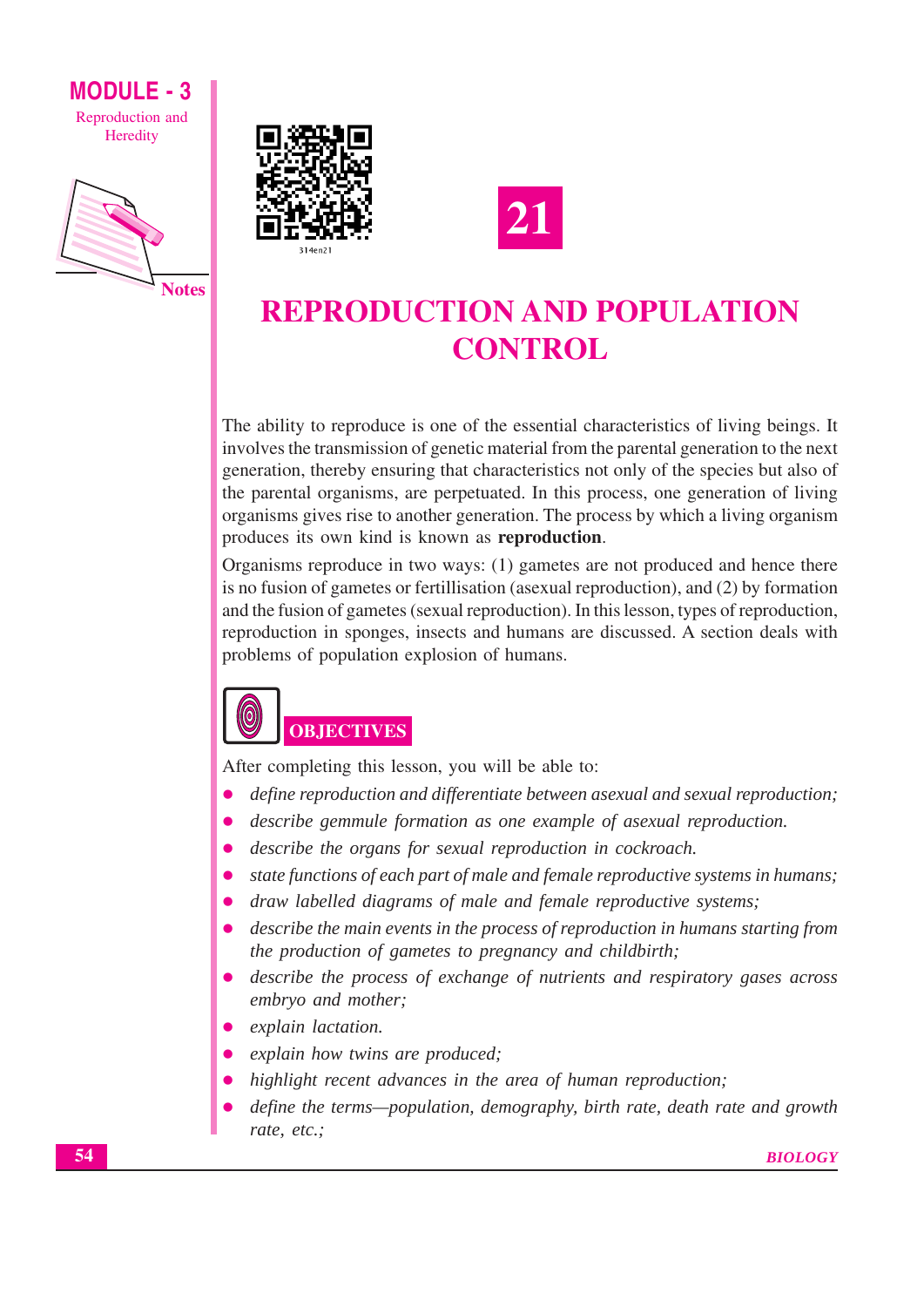- list the factors responsible for rapid rise of population in India;
- describe the disadvantages of enormously increasing population:
- explain the needs for controlling the population growth;
- list various methods of contraception for population control.  $\bullet$

**Reproduction:** Reproduction is the ability of living organisms by which they produce offspring of their own kind. Organisms reproduce by:

1. Asexual reproduction involves the production of an offspring from a single organism without the formation of gametes. It is a common process of reproduction in bacteria, protista, lower plants and lower animals.

2. Sexual reproduction is the production of offspring by the formation and subsequent fusion of gametes. At fertilization, the male and the female gametes unite to form a zygote which develops into a mature organism. Most animals and higher plants multiply by sexual reproduction.

Two examples of sexual reproduction are given here (i) insects (ii) in humans

# 21.1 A SEXUAL REPRODUCTION IN ANIMALS

There are various methods of sexual reproduction in lower animals and one example, is that of production of reproduction bodies called 'gemmules' in sponges (Phylum Porifera)

## 21.1a Gemmule

Gemmule is a reproductive body for asexual reproduction found in fresh water sponges and some marine sponges (Gemma in Greek means bud).

A full grown gemmule (Fig. below) looks like a tiny hard ball containing an inner mass of undifferentiated cells called **archaeocytes**. The archaeocytes are surrounded by a resistant covering which protects the inner cells. The covering is made up of chitin and may be strengthened by spicules. There is a small outlet called micropyle. Gemmules tide over the unfavourable conditions. For example when the pond dries up or during the freezing cold of winter when adult sponges die, it is the gemmules that remain viable. When the favourable conditions return, archaeocytes come out of the micropyle and develop and differentiate into a sponge.



Fig. A gemmule of fresh water sponge Spongilla



MODULE - 3

Reproduction and

Heredity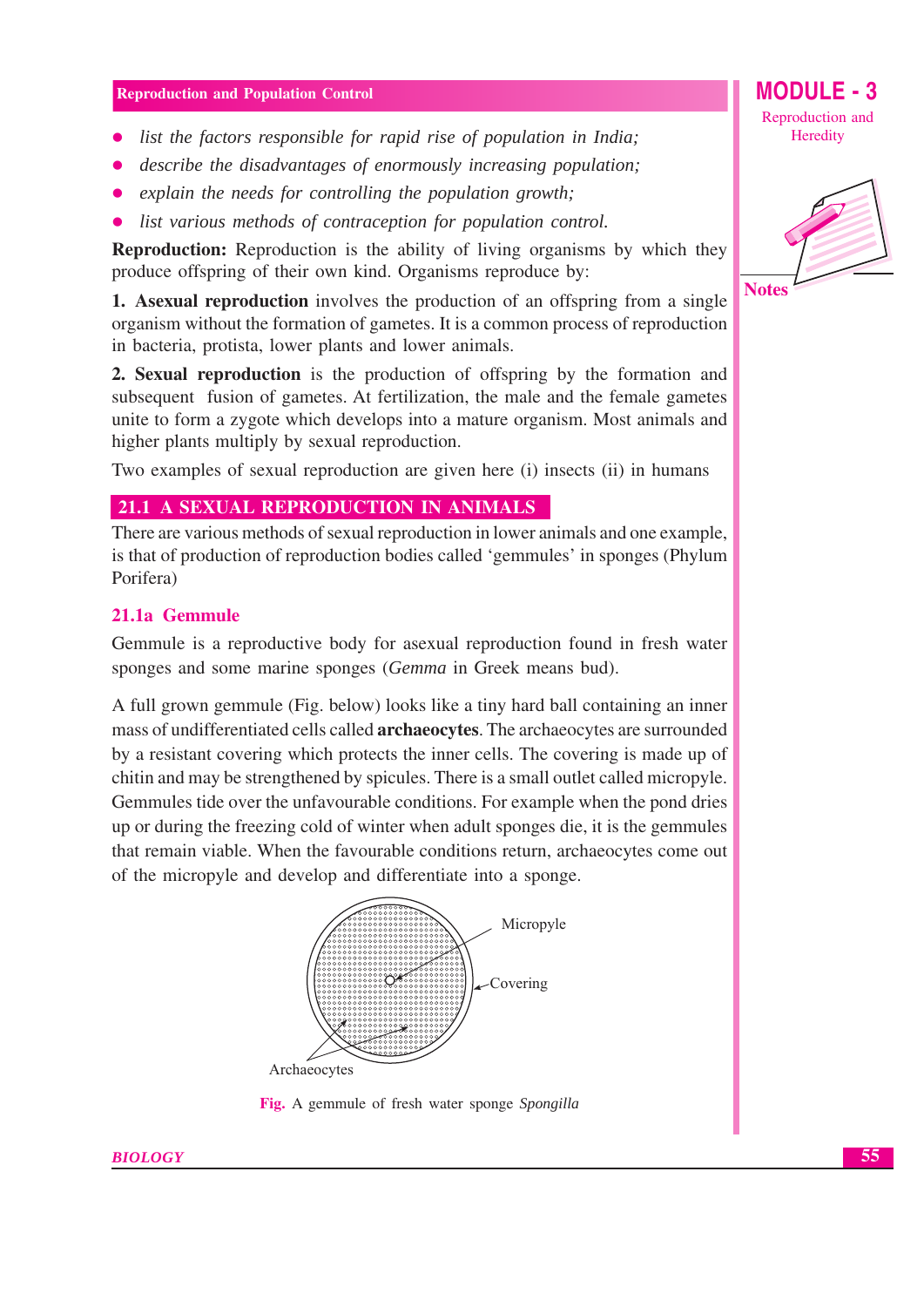

**Notes** 

# **21.1 REPRODUCTION IN HUMANS**

The humans reproduce sexually. Reproduction in humans can be studied in two parts:

(a) Reproductive system, and

(b) Fertilization, pregnancy and development of the embryo.

# **Human Reproductive System**

Maturity of human sex organs begins with puberty the name given to the changes that occur in boys and girls as they grow up. Mostly these changes occur between the age of 10 to 14 years, and these are brought about by certain hormones. During puberty the body grows rapidly, and both primary and secondary reproductive organs grow and become mature. Along with these changes, secondary sex *characters* also start appearing. It is also to be noted that in males, sexual maturity is attained at the age of  $13-14$  years and in females, at the age of  $11-13$  years. Puerty ultimately leads to a stage when the child becomes an adolescent.



# **Some Basic Facts**

# What is adolescence?

The term adolescence comes from the Latin verb *adolescere*, meaning 'to grow into maturity'. In this sense, 'adolescence is a process rather than a time period, a process of achieving the attitudes and beliefs needed for effective participation in society'. The World Health Organization (WHO) defines adolescence as the period from 10 to 19 years of age characterized by developments and changes in physical, psychological, and social areas.



During adolescance, the secondary sexual charaters that develop are as follows:

In males, these include deepening of voice, widening of shoulders, muscular body, appearance of beard and moustache, growth of axillary and pubic hair, enlargement of external genital organs.

In females, the changes include growth of axillary and pubic hair, widening of pelvis and hip, enlargement of breasts and initiation of the menstrual cycle.

Sexual maturation is a very significant stage in one's life, hence it is necessary to maintain the health and hygiene of the reproductive organs during this stage.

# 21.2a Reproductive System of Insects

Sexes are separate in most insects and reproduction is usually sexual, although in some groups of insects, eggs sometimes develop parthenogenetically (without fertilization). e.g. in aphids all generations are produced parthenogenetically and are all females.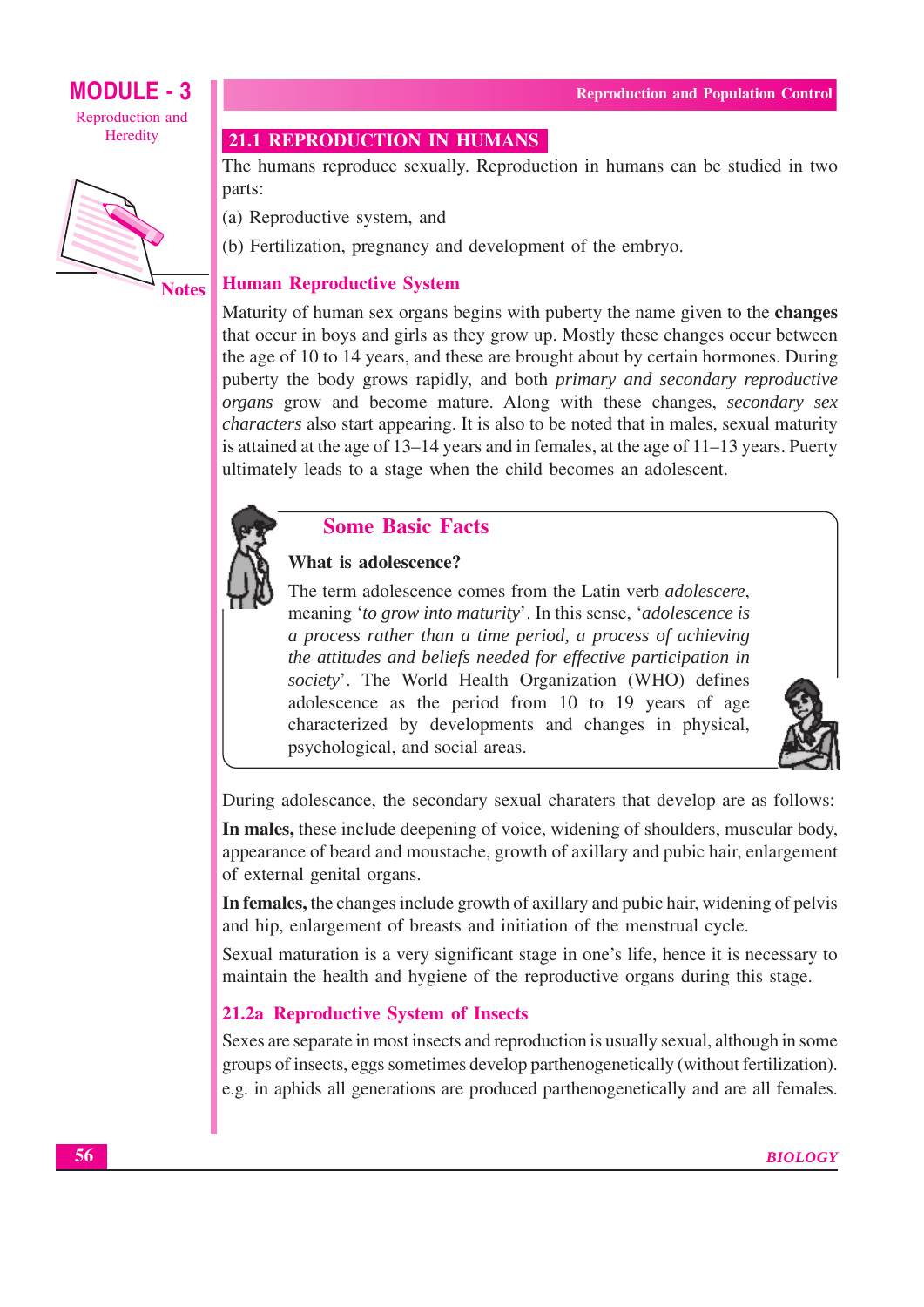The reproductive organs of cockroach are described here as a representative of insects.

## **Male Reproductive System**

The male reproductive system consists of a pair of test is a pair of delicate ducts called the vas deferens, (plural: vasa deferentia) and a single median ejaculatory duct. The ejaculatory duct opens into a **genital pouch** through a **male genital pore**. Surrounding the male genital pore are the **gonapophyses** which help in copulation. **Seminal vesicles** are small white sacs at the anterior end of the ejaculatory duct. Seminal vesicles store the sperms. Mushroom gland and phallic or conglobate gland are accessory reproductive glands of male. (See figure below)



Periplaneta americana. Mate reproductive organs in dorsal view.

#### **Female Reproductive System:**

Female reproductive system consists of a pair of **ovaries**, one on either side of the hind gut embedded in the fat bodies. Each ovary consists of blind tubes called **ovarioles.** All the ovarioles unite posteriorly and open into a short lateral oviduct. The two lateral oviducts unite to form a short median **oviduct**. The posterior part of the oviduct is wide and is called the **vagina**. Vagina opens into the **genital pouch** through the female genital pore or vulva. A receptaculum seminis or spermatheca opens into the genital pouch. Spermatheca receives the sperms during copulation from the male. Three pairs of **gonapophyses** are present between the female genital pore and anus. They assist in copulation, in laying eggs and in the formation of oötheca (see Fig. below) or egg cover.

**BIOLOGY** 

MODULE - 3 Reproduction and Heredity

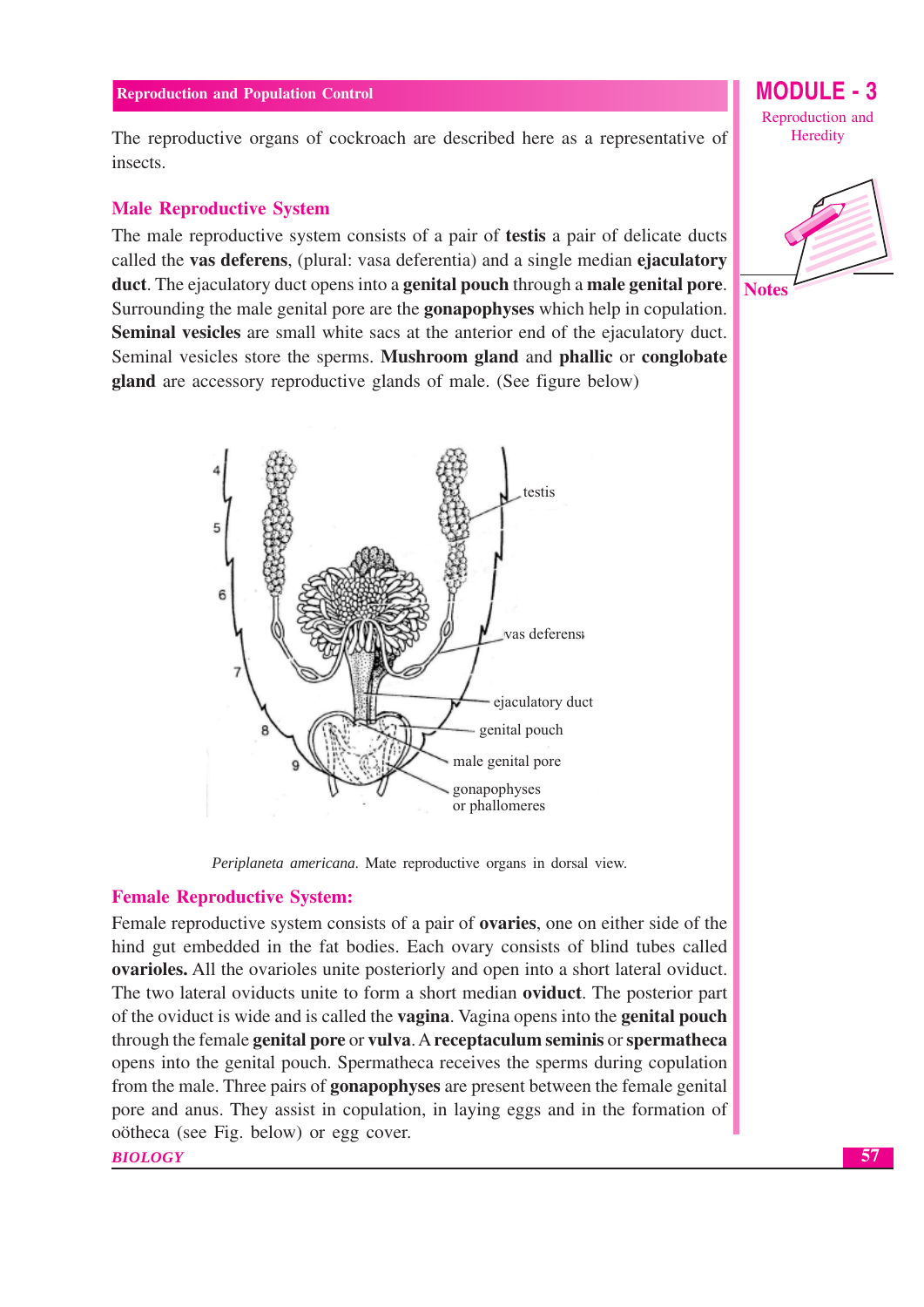

A pair of branched accessory glands called the **colleterial glands** open into the genital pouch. The secretion of these glands form the oötheca (hard egg case).

However, different insects may show a variation from this basic plan.



Periplaneta americana. Female reproductive organs in dorsal view.

Human reproductive organs are described and illustrated below.

# **Male reproductive system**

The reproductive system in male consists of the following organs  $-$  a pair of testes, a pair of epididymis, a pair of vasa deferentia (singular : vas deferens), urethra, penis and accessory glands (Fig. 21.1) (Table 21.1).



Fig. 21.1 Male Reproductive system

# (i) Testes

Testes (singular: testis) as depicted in Fig. 21.2 are the male gonads. In an adult male, each test is approximately 4-5 cm long and about 12 g in weight. Testes are extra-abdominal, that is, present outside the abdomen in a pouch made up of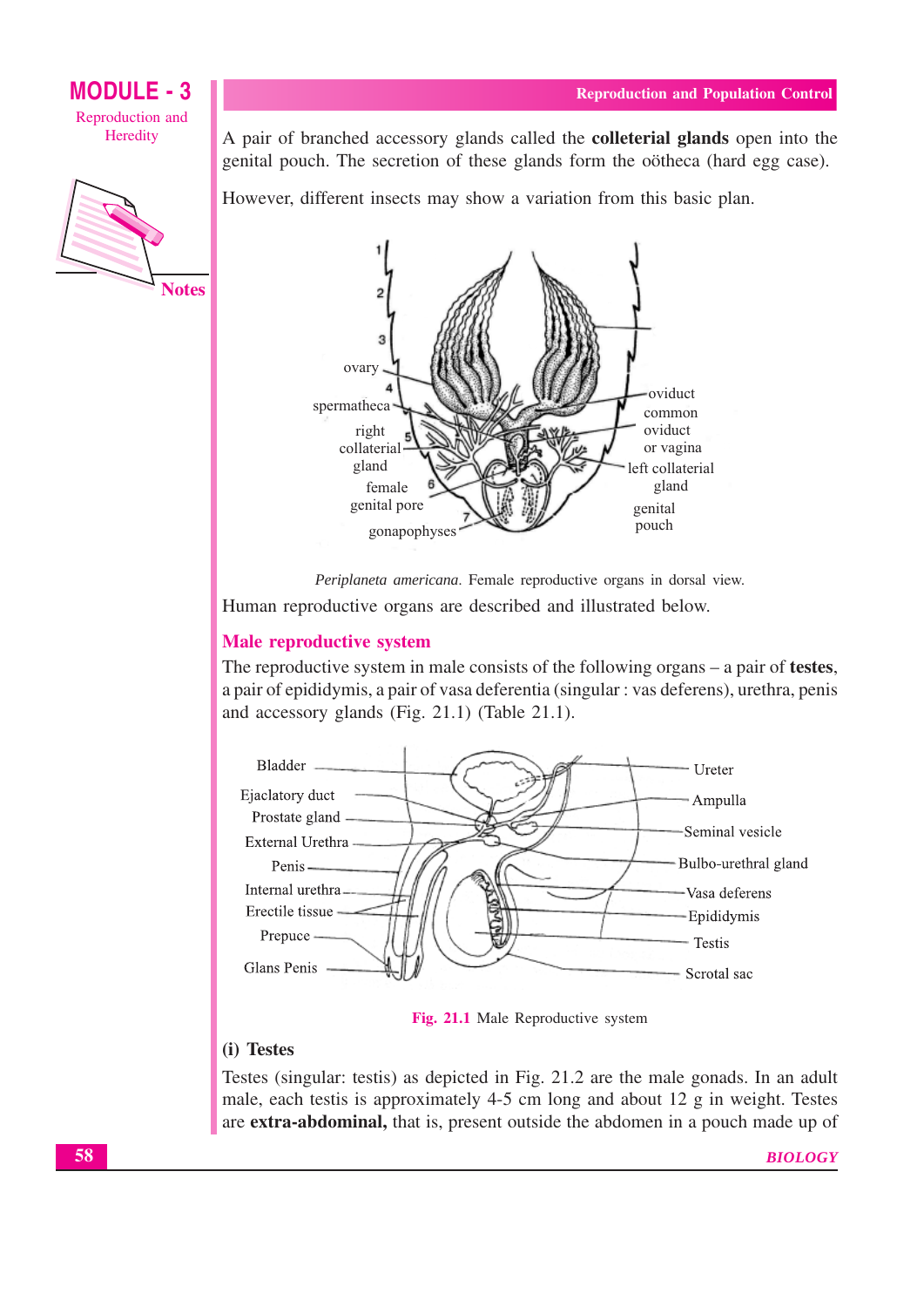skin and connective tissue called **scrotal sac** or **scrotum** that hangs in the region between the legs.





## Fig. 21.2 Microscopic Structure of Testis

The scrotum acts as a thermoregulator. It helps in maintaining the temperature of testes at about  $2-3$ <sup>o</sup>C lower than the body temperature. This temperature is suitable for the development of sperms.

Anatomically, each test is encased in a capsule of white fibrous connective tissue called tunica albuginea. Each testis has several highly coiled tubules called seminiferous tubules (Fig. 21.2) where the sperms are produced. Between the seminiferous tubules is the connective tissue, which contains clumps of interstitial cells, also called Leydig cells. These cells secrete testosterone the male sex hormone. Testosterone maintains the primary and secondary sexual characteristics in males.

# (ii) Epididymis

It is a long highly coiled tube which remains attached to the test is and lies within the scrotal sac. Epididymis stores spermatozoa (sperms) and serves as a passage for their transport from the testis.

#### (iii) Vas deferens (sperm duct)

Each epididymis continues as **vas deferens**. It enters the abdominal cavity, passes over the urinary bladder and joins the duct of seminal vesicle to form the **ejaculatory** duct. The ejaculatory duct opens into the urethra.

## (iv) Urethra

The urethra in males is about 15-20 cm long and is differentiated into three parts an anterior prostatic part which passes through the prostate gland; a middle membranous part; and a posterior penile part which passes through the copulatory organ, the penis. Urethra functions as a passage for both semen and urine.

#### $(v)$  Penis

Penis is a cylindrical, spongy, muscular and a highly vascular (supplied with blood vessels) copulatory organ in males. The urethra runs through it centrally and serves

#### **BIOLOGY**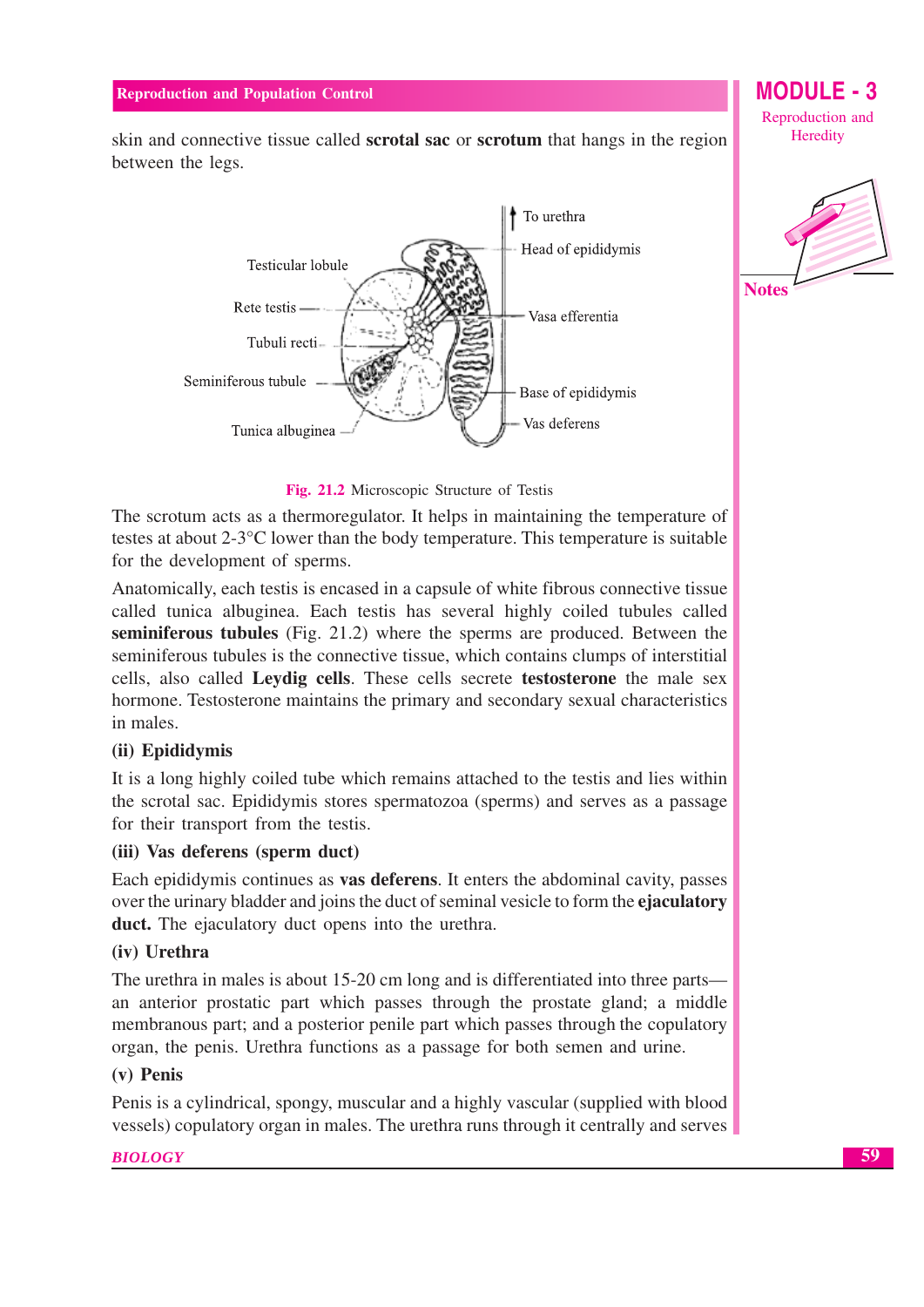**Notes** 

as a common passage for urine and semen. During sexual excitement, the spongy tissue gets filled-up with blood, making it erect and stiff. Externally, the penis is covered by skin. The tip of the penis is soft and highly sensitive. It is called **glans penis**. It is covered by a loose fold of skin called prepuce which can be retracted. The functions of various male parts are given in table 21.1.

**Table. 21.1** Important functions of male reproductive organs in humans.

| Organ                               | <b>Function</b>                                                                                    |
|-------------------------------------|----------------------------------------------------------------------------------------------------|
| Seminiferous tubules in testes      | Produce sperms                                                                                     |
| Epididymis                          | Stores sperms in a viable but immobile state                                                       |
| Sperm duct (vas deferens)           | Contractions help in the passage of sperms into<br>urethra during ejaculation                      |
| Seminal vesicles and prostate gland | Secrete fluid which activates and nourishes sperms                                                 |
| Urethra                             | Contractions expel semen from penis during<br>ejaculation (urethra also carries urine to exterior) |
| Penis                               | Contains spongy tissue and serves as the copulatory                                                |
|                                     | organ                                                                                              |

21.2 b (iii) Organs associated with human male reproduction system

# **Accessory glands**

The accessory glands include seminal vesicles, prostate glands and Cowper's glands.

**Seminal vesicles.** A pair of seminal vesicles are present at the base of the urinary bladder. The seminal vesicles store sperms that descend from the testis and secrete seminal fluid. The seminal fluid is a viscous fluid which provides nourishment to the sperms. This secretion forms about 40-80 per cent of the ejaculate (semen thrown out of the penis).

Prostate gland. Prostrate gland surrounds the first part of the urethra. It secretes an alkaline fluid which is discharged into the urethra. This fluid keeps the sperms alive and helps them to swim vigorously. Secretion of prostrate gland forms about 5-30 per cent of the ejaculate.

**Cowper's glands or Bulbo-urethral glands.** These are paired glands that lie below the prostate gland and join the urethra at a short distance from that of the prostate gland. Cowper's glands secrete a white, viscous, alkaline secretion resembling mucous which acts as a lubricant.

# 21.2b (iii) Spermatozoa and semen

# The process of formation of sperms is termed Spermatogenesis

The spermatozoa are male gametes produced by the testes. Structurally, human sperm has three main parts—head, neck and tail. The tip of a sperm is covered by a cap-like structure, **acrosome**, which helps the sperm to penetrate inside the egg during fertilization. The structure of a human sperm is shown in Fig. 21.3.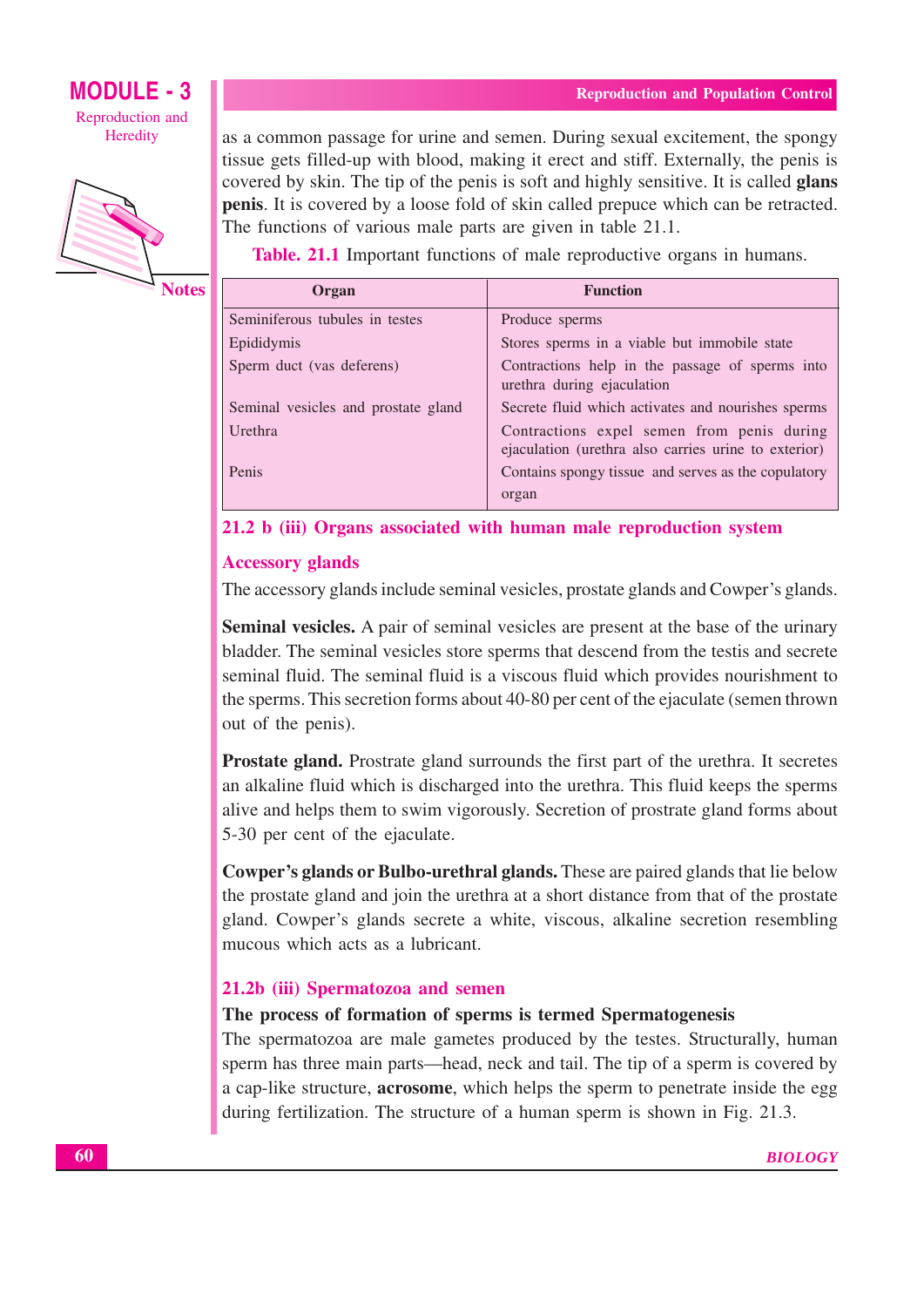



Spermatozoa are immotile when stored in the epididymis but get activated and motile by the secretions from the accessory reproductive glands in males. The secretions of various accessory glands along with sperms form the semen. The sperms are released in millions. In one ejaculation about 200,000,000 ( $2 \times 10^8$ ) sperms are discharged. Sperms when introduced into the vagina of the female move with the speed of 2 mm/minute in side the body of the female.

Fig. 21.4 shows the course of sperms from their production in the testes to reach the urethra in penis.

Seminiferous tubules in testes produce sperms

 $\mathbf{1}$ Sperms pass to vasa efferents through network of tubules

J

Sperms are stored in epididymis in viable but immotile stage  $\downarrow$ 

Vas deferens (sperm ducts)

T

Urethra in penis

Fig. 21.4 The course of sperms in male.

# 21.2.2 Female reproductive system

The female reproductive system consists of the following organs:

A pair of ovaries, a pair of fallopian tubes, uterus, vagina and external genitalia (Fig.  $21.5$ ).

**BIOLOGY**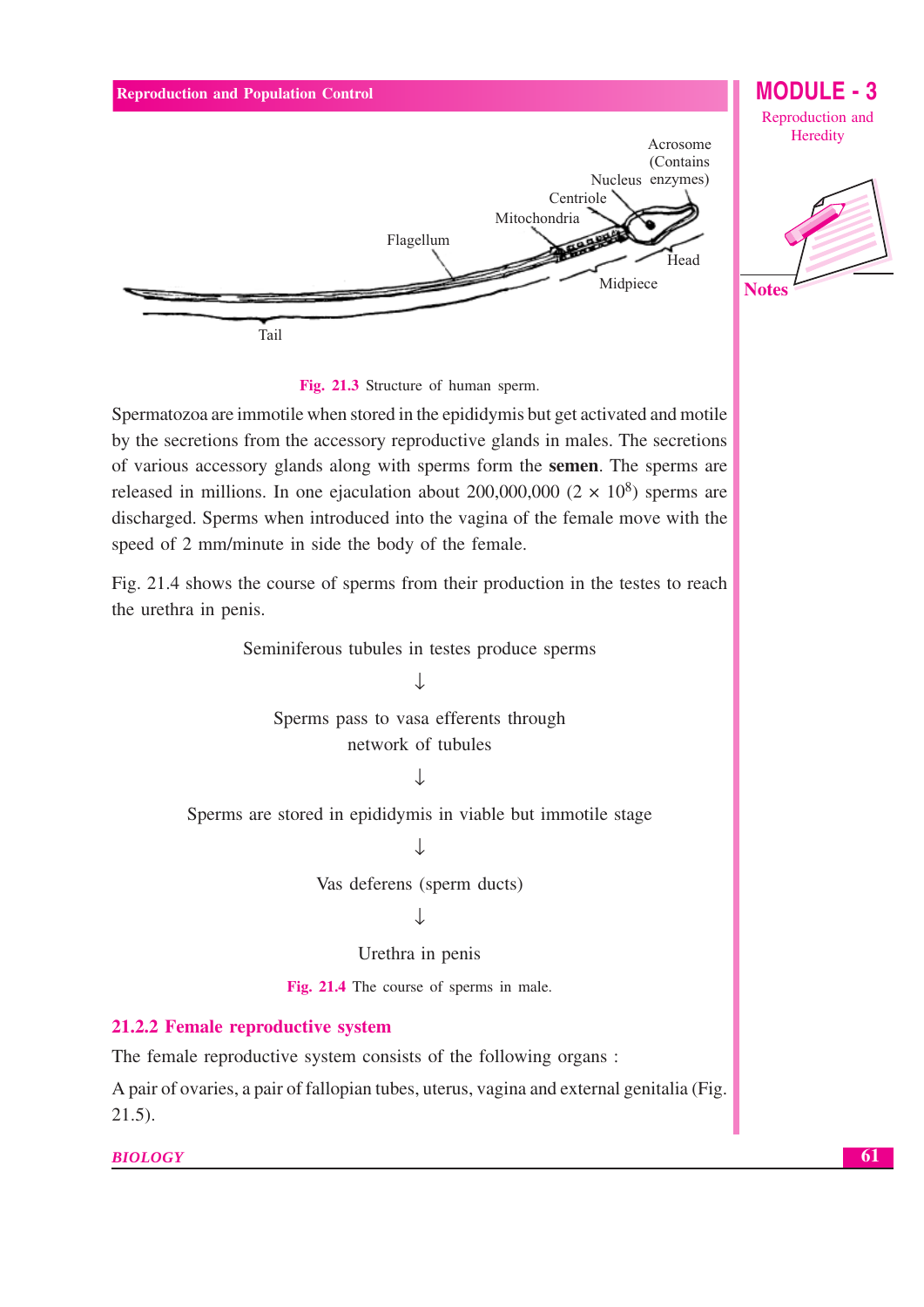



Fig. 21.5 Female reproductive system

# (i) Ovaries

There is a pair of ovaries, which lie in the lower part of the abdominal cavity, one on each side of the body. Ovaries produce ova and also secrete female sex hormones, oestrogen and progesterone. The process of formation of egg in the ovary is known as oogenesis.

If a section of the ovary is cut, eggs at various stages of maturing can be seen. Each egg begins as a primary follicle. Follicular cells then cover the egg and a cavity called antrum is formed. This is the mature egg called Graffian follicle. The egg then gets released (ovulation) from the ovary leaving the empty follicle called corpus luteum (Fig.  $21.6$ ).



Fig. 21.6 Ovary showing microscopic structure

# (ii) Fallopian tubes (oviducts)

There are two oviducts (or Fallopian tubes) in female reproductive system. Each oviduct is about 10-15 cm long. The proximal funnel-shaped end of each oviduct lies near the ovary and is called **infundibulum**. Its margin bears finger-like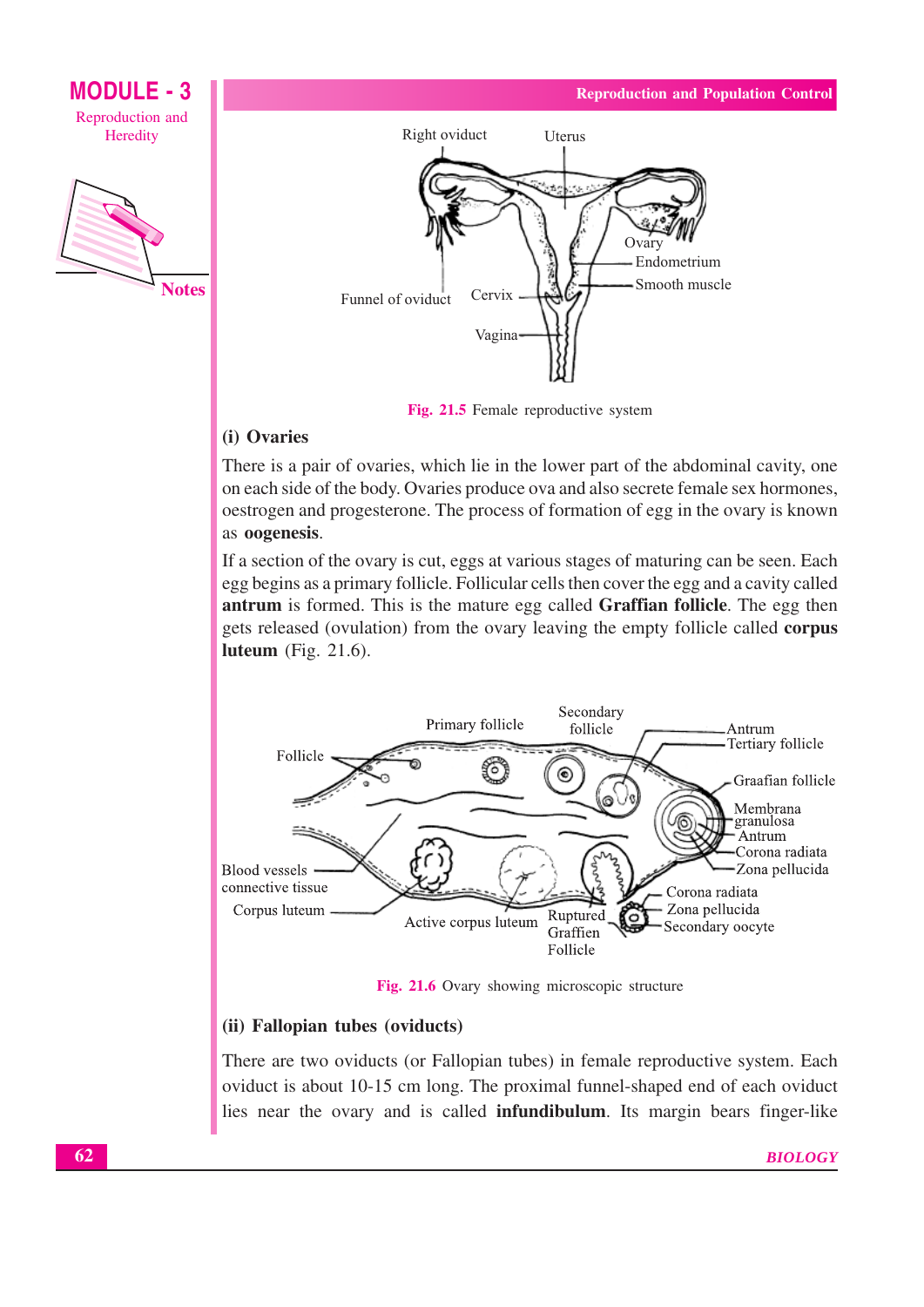projections called **fimbrae**. Each infundibulum continues as a thin and coiled tube called oviduct or **Fallopian tube**. Both Fallopian tubes open into the uterus.

# (iii) Uterus

The uterus is a pear-shaped, muscular, thick-walled organ. It is about 7 cm long, 5 cm broad, and 2.5 cm thick. The wall of the uterus comprises of three coatsthe innermost **endometrium**, middle **myometrium**, and outermost **perimetrium**. The endometrium layer is richly supplied with blood vessels. There is a sphincter muscle that closes the lower end of the uterus where it joins the vagina.

# (iv) Vagina

Vagina is the organ where the penis is inserted during coitus (sexual act) for the discharge of semen. It is a muscular tube about 7-10 cm in length. It serves as the birth canal during child birth and also acts as a duct for the passage of uterine secretions and menstrual flow.

The vagina opens to the outside by an opening. The opening of vagina is normally obstructed in a virgin female by a perforated membrane, the **hymen**. In a human female, the urethra and the genital duct have separate openings. Functions of various female reproductive parts are summarised in table 21.2.

| Organ                             | <b>Function</b>                                                                                                             |
|-----------------------------------|-----------------------------------------------------------------------------------------------------------------------------|
| Ovary                             | Manufactures eggs                                                                                                           |
| Oviduct (or Fallopian tube)       | Site of fertilization; transfers fertilized egg/embryo<br>to the uterus                                                     |
| <b>U</b> terus                    | Inner lining receives, protects and nourishes embryo;<br>contractions of muscular wall expel baby during<br>hirth           |
| Cervix (neck of uterus)           | Produces watery mucous that serves as a lubricant<br>for the penis and as medium, in which sperms swim<br>after ejaculation |
| Vagina                            | Receives penis during intercourse; passage for baby<br>during birth                                                         |
| Clitoris (external sensual organ) | Equivalent to the male penis;                                                                                               |

**Table 21.2.** Important functions of female reproductive organs in humans.

# 21.2.3 Menstrual Cycle in Human Females

In a human female, the fertility period extends from the age of puberty, i.e. about 12-13 years up to menopause, i.e. 45-50 years. The stage of puberty is marked by the appearance of secondary sexual characteristics.

Reproduction and Heredity

MODULE -  $3$ 

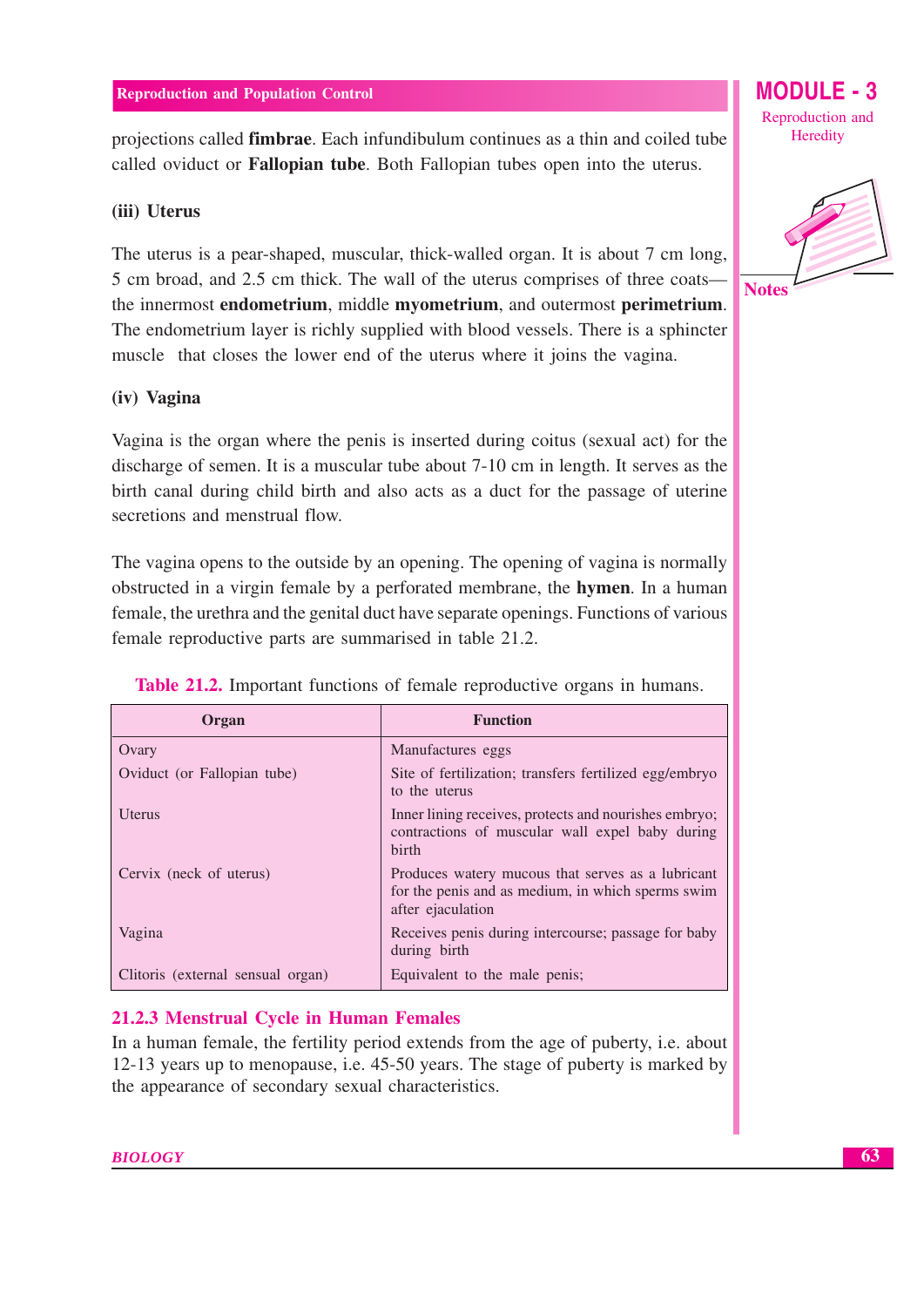# **MODULE - 3** Reproduction and

Heredity



**Notes** 



# Does an irregular menstrual cycle cause any problems?

When a girl begins menstruating, it may take sometime for her periods to become regular. Also, sometimes her menstrual cycle may become irregular, and her periods may be delayed or may occur earlier than the expected date because of illness or mental tension such as stress or depression. Irregularities in the menstrual cycle are quite common among young girls who have just begun to menstruate. However, if one does not menstruate then it is important to consult a doctor or a health worker.

## How does one maintain hygiene during the menstrual period?

- Daily bathing along with regular/daily washing of the genital area is essential.
- Sanitary pads and/or cloths used should be changed at least twice a day, if not more frequently.
- It is important to maintain menstrual hygiene in order to reduce the risk of contracting an infection of the female reproductive tract.
- If pads or napkins are not changed frequently, the old blood begins to smell. This may lead to social embarrassment.
- Home-made sanitary napkins should be washed thoroughly with hot water and soap, and should be dried in a sunny and airy place. They should be stored in a clean and dry place.
- Moderate exercise and sufficient rest are also important.



The onset of menstruation in a female is called **menarche**. It starts at an age of about 11-13 years. The permanent stoppage of menstruation in a female is called menopause. It occurs at an age of about 45-50 years. At the time of menopause, ovulation and menstruation stop and the reproductive organs decrease in size.

Between puberty and menopause, the female reproductive system passes through a regular monthly sequence of events called the **menstrual cycle**.

During **menstrual cycle** (Fig. 21.7), an ovum is matured and released once every 28 days. However, many a times, due to some reasons this period may increase or decrease. The menstrual cycle starts with the menstrual flow, during which the cellular lining of the uterus, with blood flow, is shed off. This process continues for 3-4 days. From the 5th upto the 13th day of the onset of menstrual cycle, growth and maturation of the Graafian follicle takes place. Graafian follicle is the final stage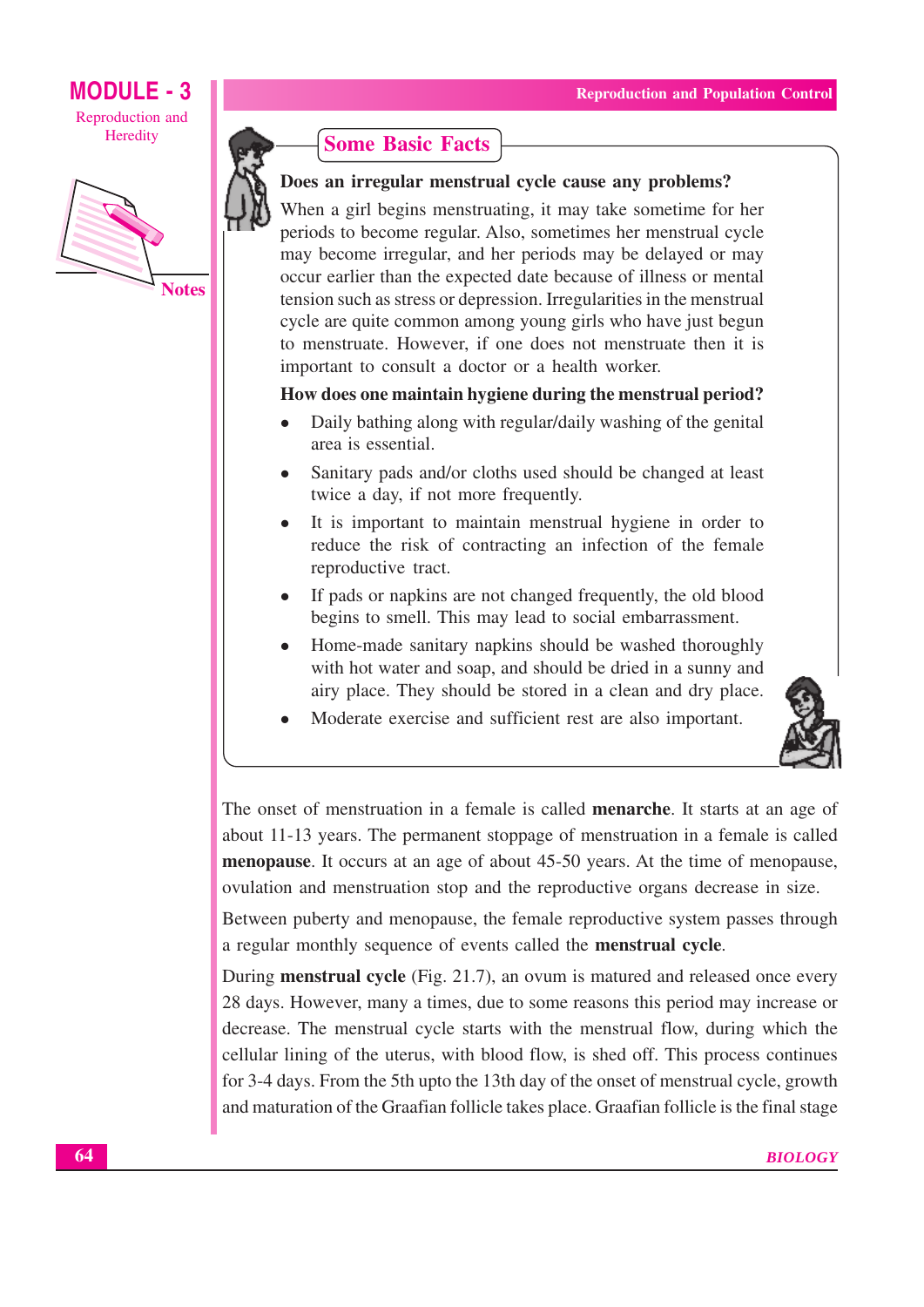in the maturation of an ovum inside the ovary. It consists of an ovum and a mass of cells surrounding it. The Graafian follicle also produces a hormone, oestrogen, which stimulates the uterus to prepare itself to receive the ovum. The cells lining the uterus grow rapidly and develop a dense network of blood vessels.

Ovulation takes place 13-14 days after the onset of menstruation. The Graafian follicle ruptures to release the ovum. The cells of the ruptured follicle form the corpus luteum which secretes the hormone, progesterone. The ovum reaches the uterus via the fallopian tube on the 13th or 14th day and remains there up to the 16th day (for 48-72 hours). If the ovum does not receive any sperm during this period it starts degenerating. At the end of the 28th day this ovum is rejected along with the uterine lining. This marks the start of a slow disintegration of the thickened lining of the uterus and the next menstrual cycle.



Fig. 21.7 Graphical representation of menstrual cycle

What happens to the menstrual cycle if the ovum receives sperm and fertilization occurs?

If the ovum receives sperm and gets fertilized, menstruation (and ovulation) cease for as long as the woman is pregnant. This is because progesterone is produced continuously first by the corpus luteum (which persists in the ovary) and later by the placenta.

**BIOLOGY** 

MODIJI F - 3 Reproduction and Heredity

**Notes**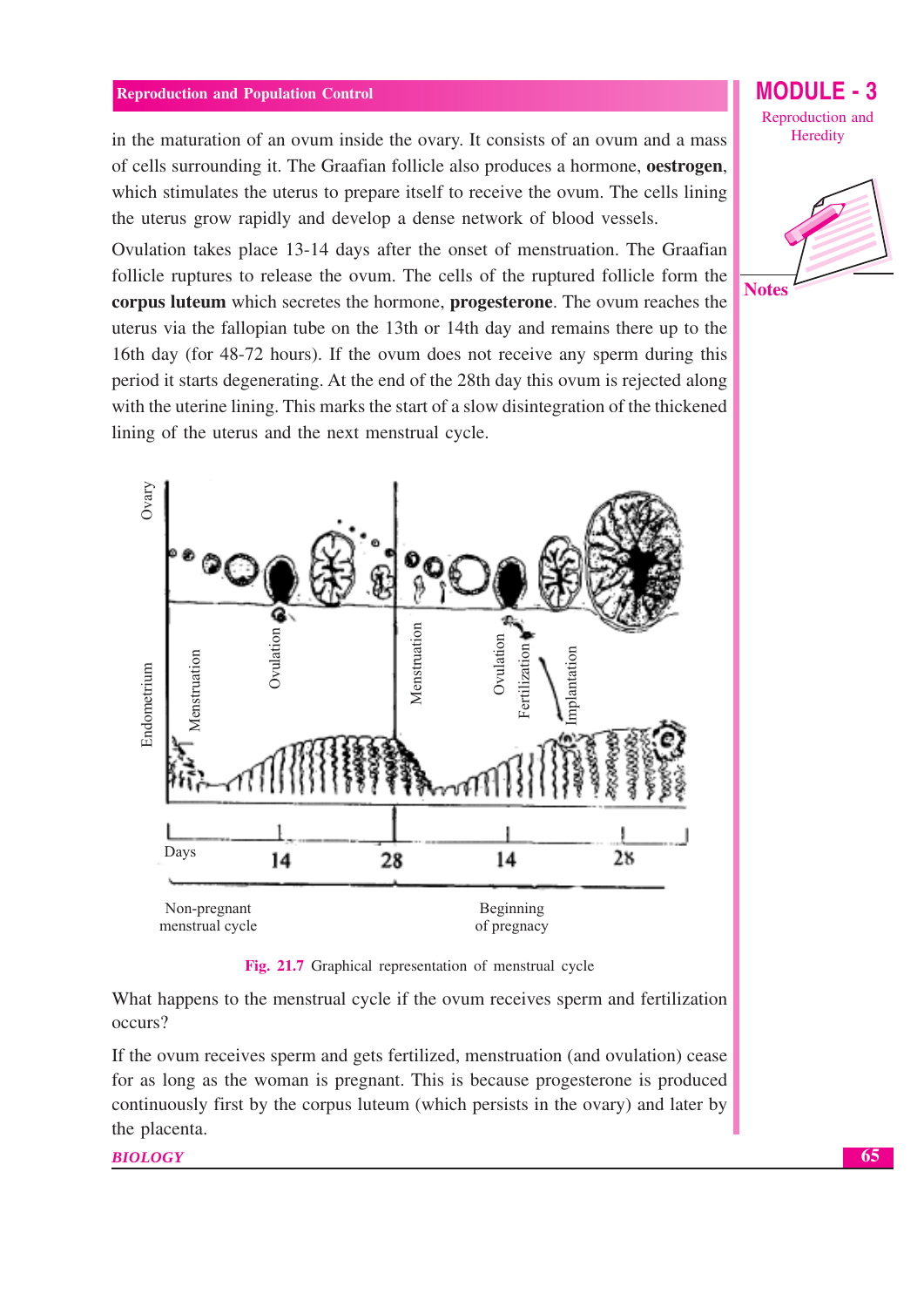# Reproduction and Heredity

**Notes** 

**MODULE - 3** 

# **INTEXT QUESTIONS 21.1**

1. At what age do human males and females attain puberty? 2. Name the tubules present in the human testis. 3. Name the various parts of the following, (i) Human male reproductive system (ii) Human female reproductive system 4. Name the three types of accessory glands found in the human male reproductive system. 5. State the functions of the following.  $(a)$ 6. What is a gemmule? Explain its importance in the life of sponges. 7. State the functions of the following in insects: (a) seminal vesicles in male

- (b) spermatheca in female
- (c) testes in males
- (d) ovaries in females

# 21.2 FERTILIZATION, PREGNANCY AND DEVELOPMENT OF THE **EMBRYO**

# 21.2.1 Fertilization and implantation

Spermatoza remain viable in the female genital tract from 24 to 72 hours. For fertilisation, sperms are introduced into the female body. One sperm fuses with the ovum in the fallopian tube.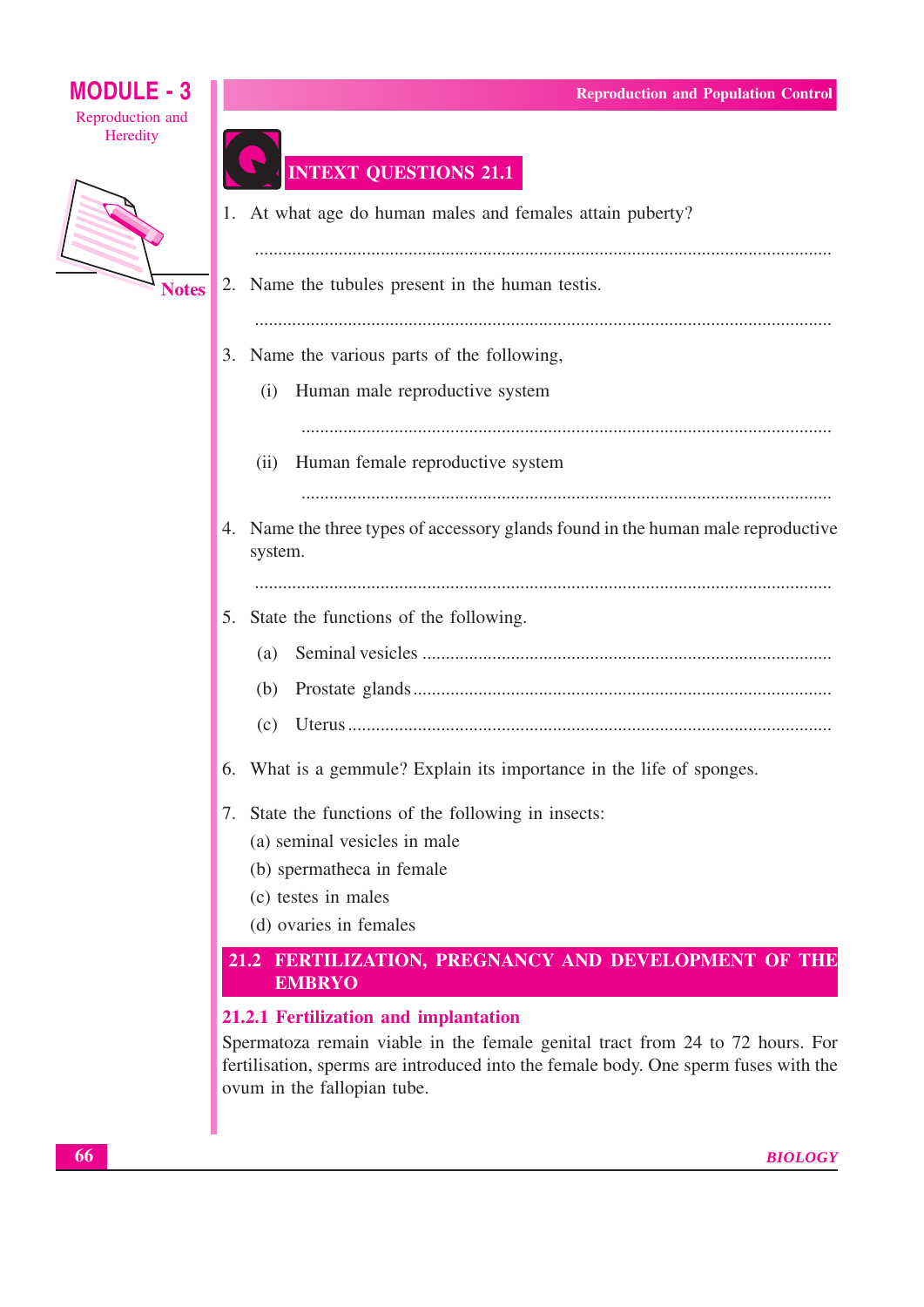If the ovum happens to meet a sperm, the two unite to form a zygote. 13-14 days after onset of menstruation are most favourable for conception (pregnancy). The zygote immediately begins to divide and passes down the fallopian tube to the uterus and fixes itself to the wall of the uterus. This fixing of the embryo in the wall of the uterus is called **implantation** and the female is said to be pregnant. Implantation takes place about a week after fertilization.



MODULE - 3



#### 21.2.2 Placenta

Placenta is an association between maternal and foetal tissue meant for some extermely important physiological exchange. The developing embryo is attached to the uterus by a tissue called **placenta** (Fig. 21.8). **Umbilical cord** is a tough structure that serves as the blood vascular connection between the foetus (developing embryo) and uterine wall. From the first few weeks of development, the embryo is enclosed in a sac called **amnion** which is filled with **amniotic fluid**. Amniotic fluid acts as a shock-absorber and helps to protect the embryo from damage.



Fig. 21.8 Foetus and placenta

Placenta serves as a tissue through which oxygen and food are supplied from the maternal blood to the foetus. It also transports carbon dioxide and excretory waste from the foetal blood to the maternal blood.

Fig. 21.9 Summarises the steps in fertilisation of human egg, its inplantation and development in the uterus upto birth.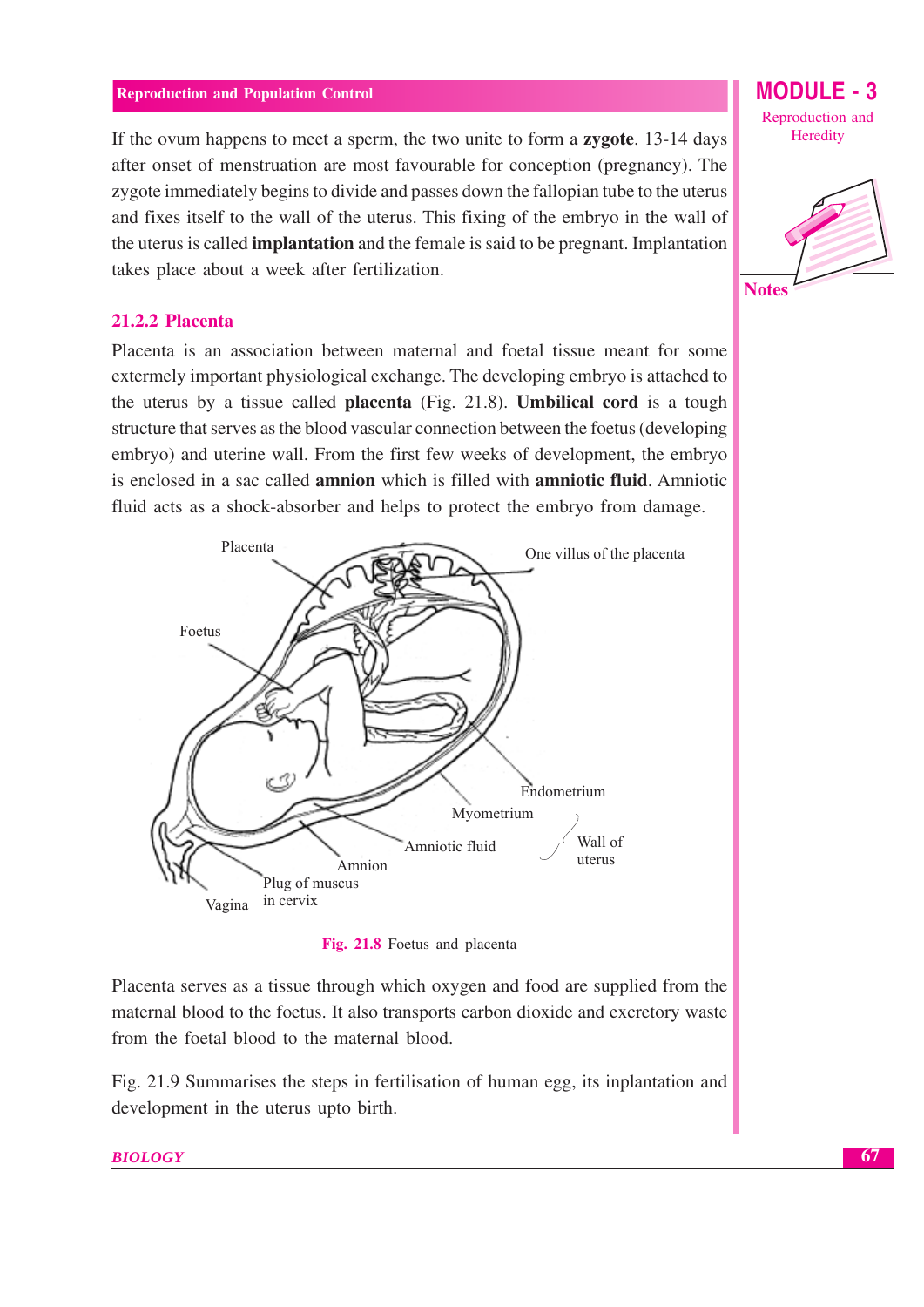Heredity

**MODULE - 3** 

Reproduction and

**Notes** 

Egg released from the ovary Union of the sperm and egg in the fallopian tube Fertilization and formation of zygote (Day 1) Repeated division of zygote leading to formation of a spherical mass of cells called morula (Day 4) Early embryonic stage is (called blastocyst) formed (Day 5) J Blastocyst attaches to uterine wall  $(i.e. Implantation occurs)$  (Day 6-7) The developing Embryo about the size of a pea is formed (4 weeks) Embryo (now called foetus) with human features, limbs appear. It floats in amniotic fluid (6 weeks) Birth of human infant (about 40 weeks) Fig. 21.9 Development of human embryo

Sperms from male are deposited into the female reproductive system

Placenta is permeable to respiratory gases, nutrients and antibodies. The membrane prevents harmful material from reaching the embryo. It does not allow the passage of germs from the mother to the foetus. However, if the mother is already infected with HIV, then HIV can pass through the blood to the embryo. Placenta produces the hormone progesterone. Egg-formation (ovulation) and menstruation also stop as pregnancy continues. However, these are resumed after child birth.

The hormone Oxytocin from posterior pituitary is responsible for uterine contractions for child birth.

#### 21.2.3 What happens during childbirth?

- The uterus undergoes occasional contractions (labour).  $\bullet$
- The amnion bursts and the amniotic fluid is discharged.
- The uterus contracts vigorously, expelling the baby.
- The baby's lungs start functioning and the baby takes its first breathe.
- The umbilical cord is tied and cut.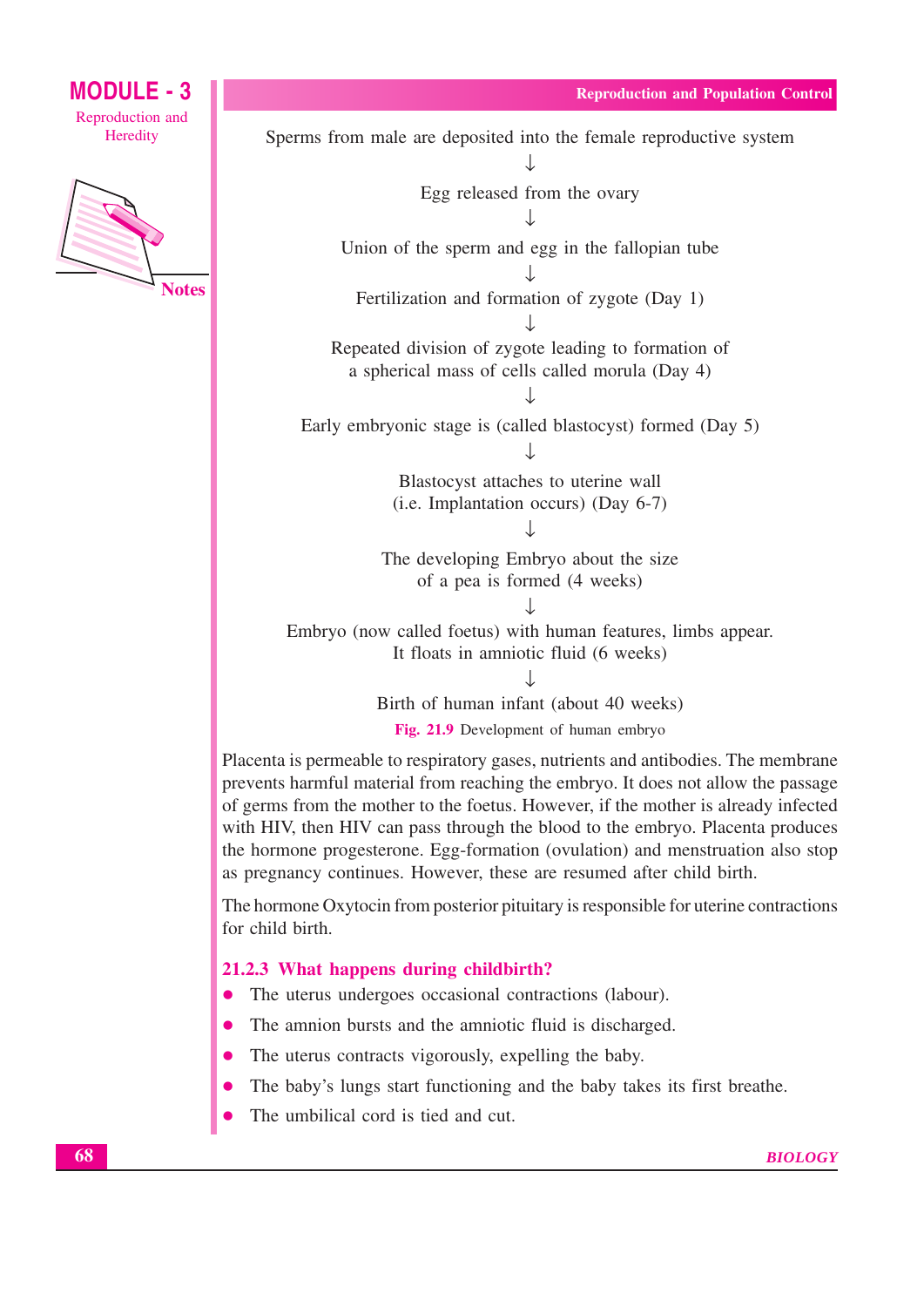- After birth the placenta gets discharged.
- $\bullet$ The breasts start producing milk.

## 21.2.4 Lactation

The secretion of milk from the mammary glands is called lactation and the period during which the mammary gland secretes milk is called **lactation period**. The first seeretion that comes out from the mammary glands of the mother, just after child birth, is called **colostrum**. It is rich in nutrients, fats and proteins. Colostrum also contains antibodies (Immunoglobulin A-IgA) that provide passive immunity to the new born infant

The synthesis of milk from the mammary glands is stimulated by the hormone prolactin which is secreted by the anterior lobe of the pituitary gland. Another hormone called **oxytocin** secreted by the posterior lobe of pituitary gland stimulates the release of the milk from the mammary glands.

## 21.2.5 How twins are Produced

Usually, only one ovum is released by an ovary in every reproductive cycle. If this ovum receives sperm and gets fertilized, one baby is born to the mother. But sometimes two eggs may be released and fertilized by two different sperms. Such siblings are called **fraternal twins** who may be brother and sister, or brother-brother, or sister-sister. But in certain cases, only one egg is released and gets fertilized. After this, it divides into two, and the two cells then separate and start developing independently into two separate individuals. They are identical in all respects and called **identical twins**. They are always of the same sex.

#### **Siamese twins**

The twins produced from one egg which fail to separate are called Siamese twins. The first case of Siamese twins was of twin boys born to a Chinese mother in Siam, (now Thailand) in 1811. These were joined at the thoracic region. These twins lived up to an age of 65 years.

The Siamese twins can sometimes be surgically separated. However, it depends upon the extent of their joining.

# 21.3 NEW MEDICAL TECHNIQUES IN REPRODUCTION

There are many new medical techniques in the field of reproduction to help infertile males and females produce babies. Some of these are given here.

#### **Test tube babies**

In some women the oviducts (Fallopian tubes) are blocked. This prevents the ova from being fertilized. This problem can be overcome by the **test tube baby** technique. In this technique, one or more ripe ova are sucked from a woman's Reproduction and Heredity

**MODULE - 3** 

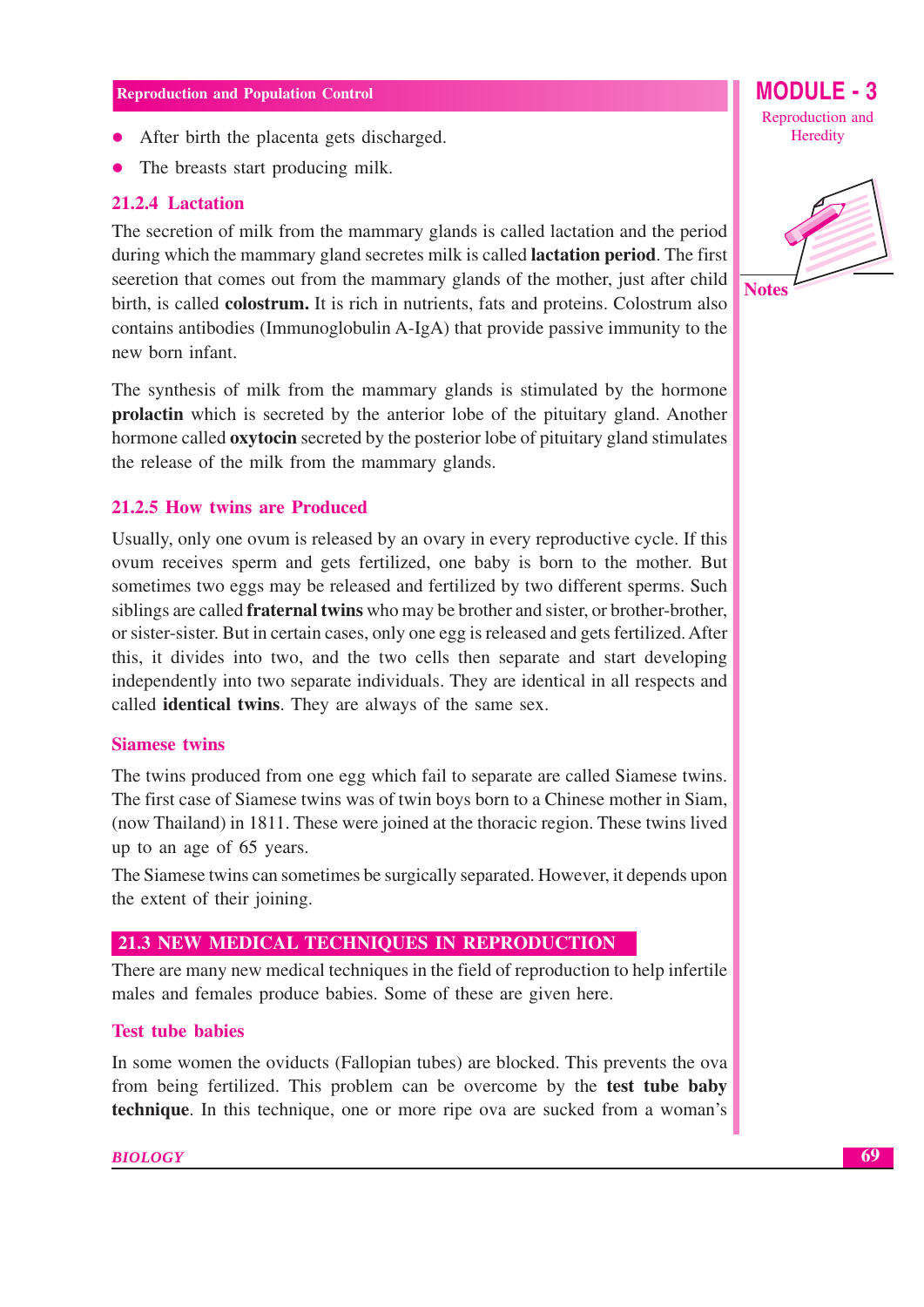

**Notes** 

ovaries using a special syringe. These ova are placed in a dish containing sperms from her male partner under optimum conditions for a few hours. Sperms fertilize the ova which form an embryo. One embryo is then inserted into the woman's uterus where there is a chance it will implant and develop into a baby.

# **Artificial insemination**

Human semen can be rapidly frozen using liquid nitrogen and stored in sperm banks for several years without losing its fertile condition. It is then thawed, and introduced into a woman by means of a syringe at a time when ovulation takes place. This is called artificial insemination.

# **Fertility drugs**

In some women ovaries fail to develop the Graafian follicles needed to release ripe ova into their reproductive tract. It is now possible to artificially stimulate follicle production by injecting sterile women with a fertility drug containing FSH (follicle stimulating hormone) obtained from animals.

# **INTEXT QUESTIONS 21.2**

1. State the main function of placenta.

#### 2. Define the following terms.

- $(i)$ Implantation Placenta  $(ii)$  $(iii)$ Morula
- (iv) Amnion

3. Name the fluid surrounding the foetus in the uterus.

# 4. Write the function of:

- (a) Prolactin
- (b) Oxytocin
- 5. The first milk that comes out of the mammary gland of the mother is called ............... Why is this first milk important for the child?

# 21.4 POPULATION-PROBLEMS AND CONTROL

#### 21.4.1 Few terms to remember

**Human population**: The sum total of human beings on earth.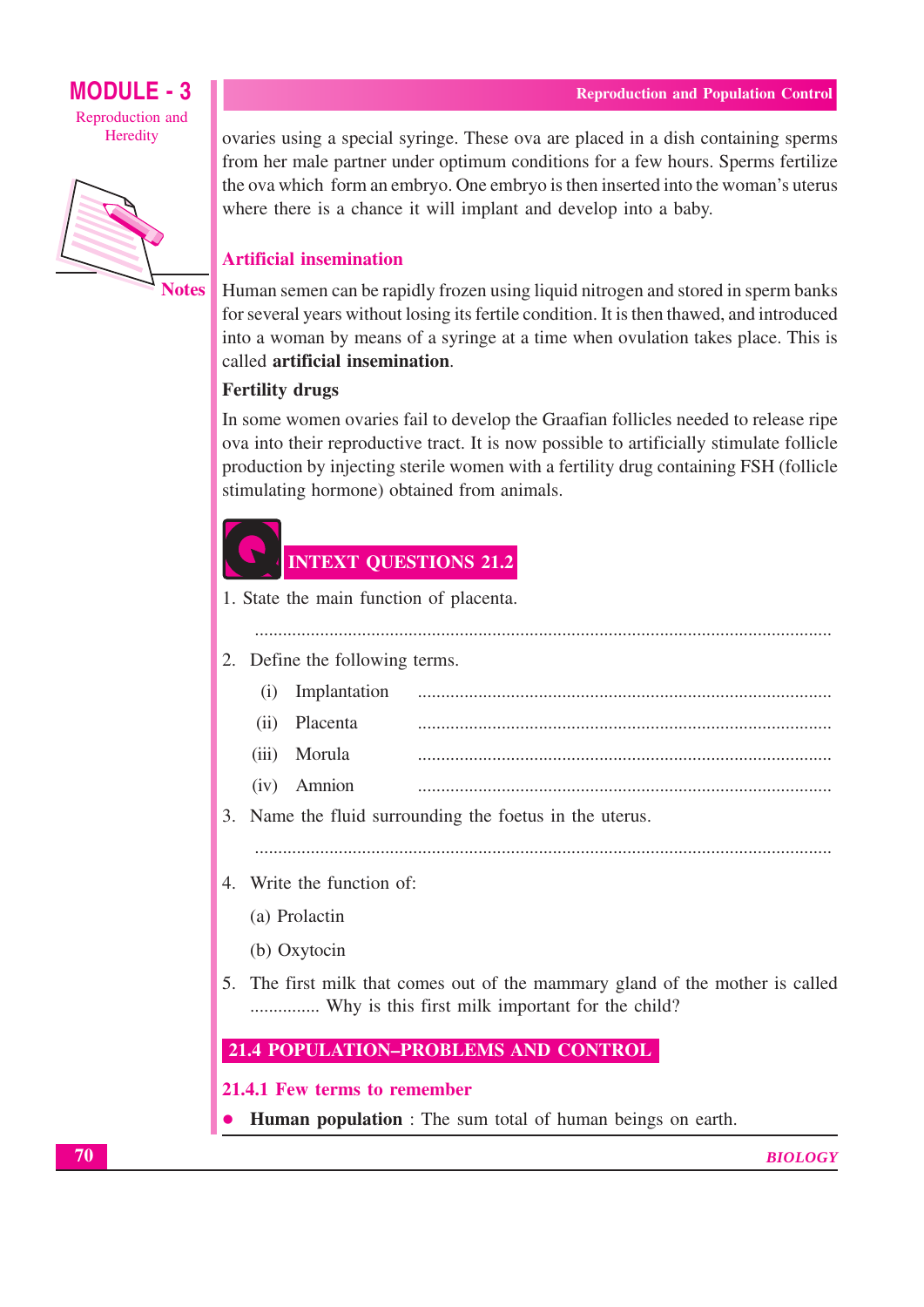- Demography : The scientific and statistical study of human population. It deals with population growth, its composition (age, sex ratio) and its distribution in space.
- Population density: The number of individuals per square kilometre  $(km<sup>2</sup>)$  at any given time.
- Birth rate (natality): The number of live births per 1000 individuals of population per year.
- Death rate (mortality): The number of deaths per 1000 individuals of population per year.
- Population growth rate: The difference between the birth rate and the death rate.
- **Census**: The official data of registered number of people in a selected area.  $\bullet$

#### 21.4.2 Population growth in India

Did you know that India is the second most populous country in the world, next to China. India comprises more than 15% of world's total population. The population of India was about 24 crores in the year 1901. Except for a slight fall in 1911-21, the population of India has been steadily increasing for the last 100 years. As per the census of 2001, as on 1st March 2001, the population of India was  $1,027,015,247$ , i.e. about 102.7 crores. This alarming rate of rise in human population is a cause of concern. Now in 2014, the population of India is:

| Year | <b>Approximate population</b><br>(in crores) |
|------|----------------------------------------------|
| 1901 | 23.8                                         |
| 1911 | 25.2                                         |
| 1921 | 25.1                                         |
| 1931 | 27.9                                         |
| 1941 | 31.8                                         |
| 1951 | 36.1                                         |
| 1961 | 43.9                                         |
| 1971 | 54.8                                         |
| 1981 | 68.5                                         |
| 1991 | 84.6                                         |
| 2001 | 102.7                                        |

| <b>Table 21.3</b> The population of India during last 100 years |  |  |  |  |
|-----------------------------------------------------------------|--|--|--|--|
|                                                                 |  |  |  |  |



# **MODULE - 3** Reproduction and Heredity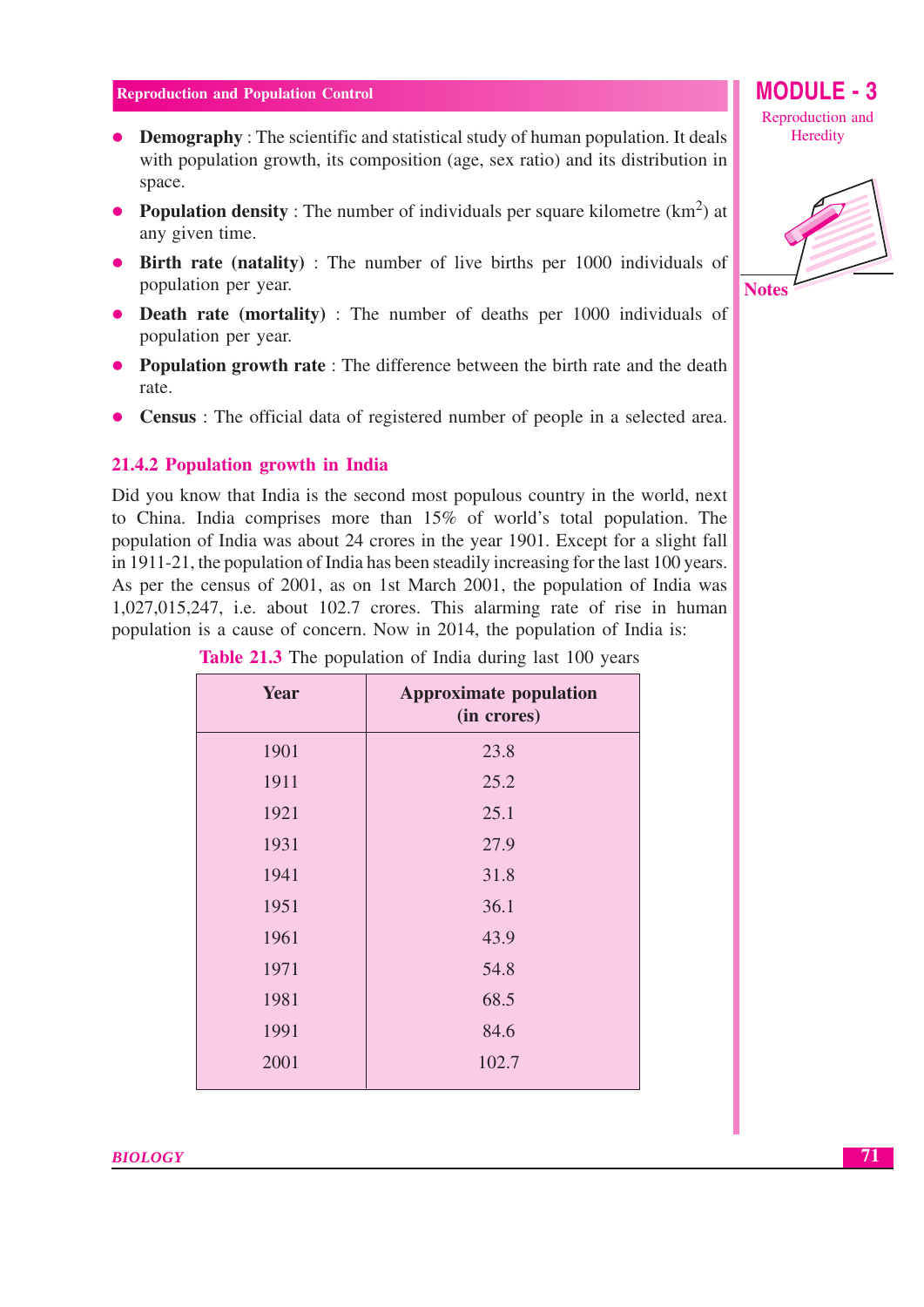



**Notes** 

## 21.4.3 Factors responsible for population explosion in India

**Advancement in agriculture :** With the advancement in the agriculture sector, the availability of food has increased leading to less of starvation and malnutrition.

**Advancement in medicine :** With the advancement in medicine, various diseases can be controlled now. This has led to increase in life span. Thus, more and more people live longer, reach reproductive age and produce more children.

Religious and social customs: Because of prevailing social custom and beliefs many people do not accept family planning measures, leading to rise in population.

Industrialization : Advancement in industrialization helps in better storage and distribution of food, more employment opportunities and more prosperity.

**Illiteracy**: A sizeable number of our population is educated, and yet a large proportion is still illiterate. They are not aware of the functioning of reproductive system and hence the consequence of overpopulation.

**Economic reasons:** Children instead of attending school go to work and increase the income of the family.

**Desire for a male child:** Even after so much emphasis on gender equality, because of patriarchy in many families, the male child is considered to be essential for continuing the name of the family. The parents want to have at least one son and in this process they give birth to many children sometimes.

# 21.4.4 Problems posed by increasing population

The problems posed by increasing population are of two types:

- 1. Problems posed to large families, and
- 2. Problems posed to the Country.

#### 1. Problems for large families

A large family having many children suffers many problems such as

- (a) Poor health of the mother: Because of frequent pregnancies, the mother may suffer from ill-health.
- (b) Poor housing: More family members need more space. The family may not be able to afford a good, clean and spacious house.
- (c) Economic pressure: The large family will need more resources, leading to immense economic pressure on the parents and children affecting the quality of life
- (d) Poor health : The family members may not get enough food, leading to malnutrition and deficiency diseases. They will require constant medical support.

**BIOLOGY**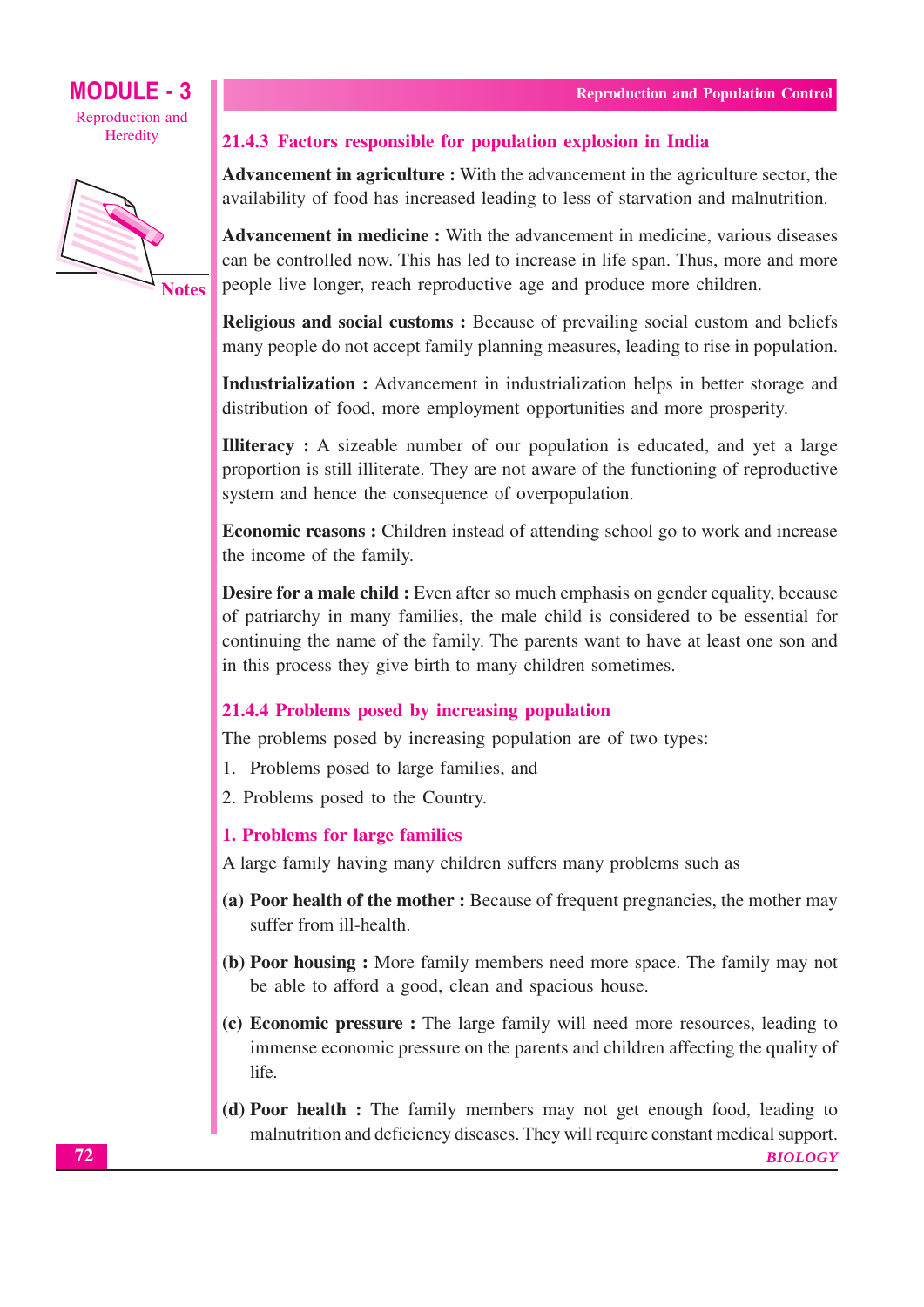Also, because of medical facilities being expensive, it may not be possible to provide everyone adequate medical support.

(e) Improper education: Proper educational facilities for children may not be affordable.

# **Problems Posed to the Country**

A high population growth has severe environmental implications like over-crowding, decrease in per capita income, depletion of food, land, fuel and consumer resources. Some such problems are listed below:

(a) Urbanization and environmental degradation : Due to increasing population, farmlands in the rural areas can no longer support additional people. Thus, a large number of people migrate to urban areas with the hope of finding jobs and a better life. This leads to an increase in the urban population.

The growth in urban population stresses the urban environment by increasing the number of squatter settlements, and slums with no proper sanitation facilities, thus causing air, water and soil pollution beyond permissible limits.

- (b) Increasing population and transportation : Increase in population requires a corresponding increase in the means of transport. Increase in the number of automobiles as a consequence of phenomenal growth in population has increased the pollution load (air pollution, water pollution and solid waste pollution).
- (c) Increasing population and education : Education is most important for economic and social upliftment. Although literacy rate is growing, we still have a very large number of illiterates in the country. The increasing population further adds up to the problems of providing education to all.
- (d) Increasing population, agricultural development and environmental **degradation**: In order to meet the food requirement of the ever-increasing population of the country new agricultural techniques have been adopted. Some of these have proved to be detrimental to the environment.
- (e) Increasing population and food requirements : Increasing population will need more food. For this purpose new agricultural land has to be created. So, forests have been cut down for cultivation. Due to deforestation, excessive irrigation and natural hazards, such as floods are frequent, land is being degraded and wasteland is increasing. The increased use of fertilizers and pesticides to boost agricultural productivity has immense adverse effects on land and water resources of our country. Agricultural land has been extensively polluted due to pollution from fertilizers and pesticides.
- (f) Increasing population and water : The availability of water is limited. Increasing population needs more water for drinking, bathing, washing etc. Thus, availability of water is becoming scarce.

Reproduction and Heredity

**MODULE - 3** 



**BIOLOGY**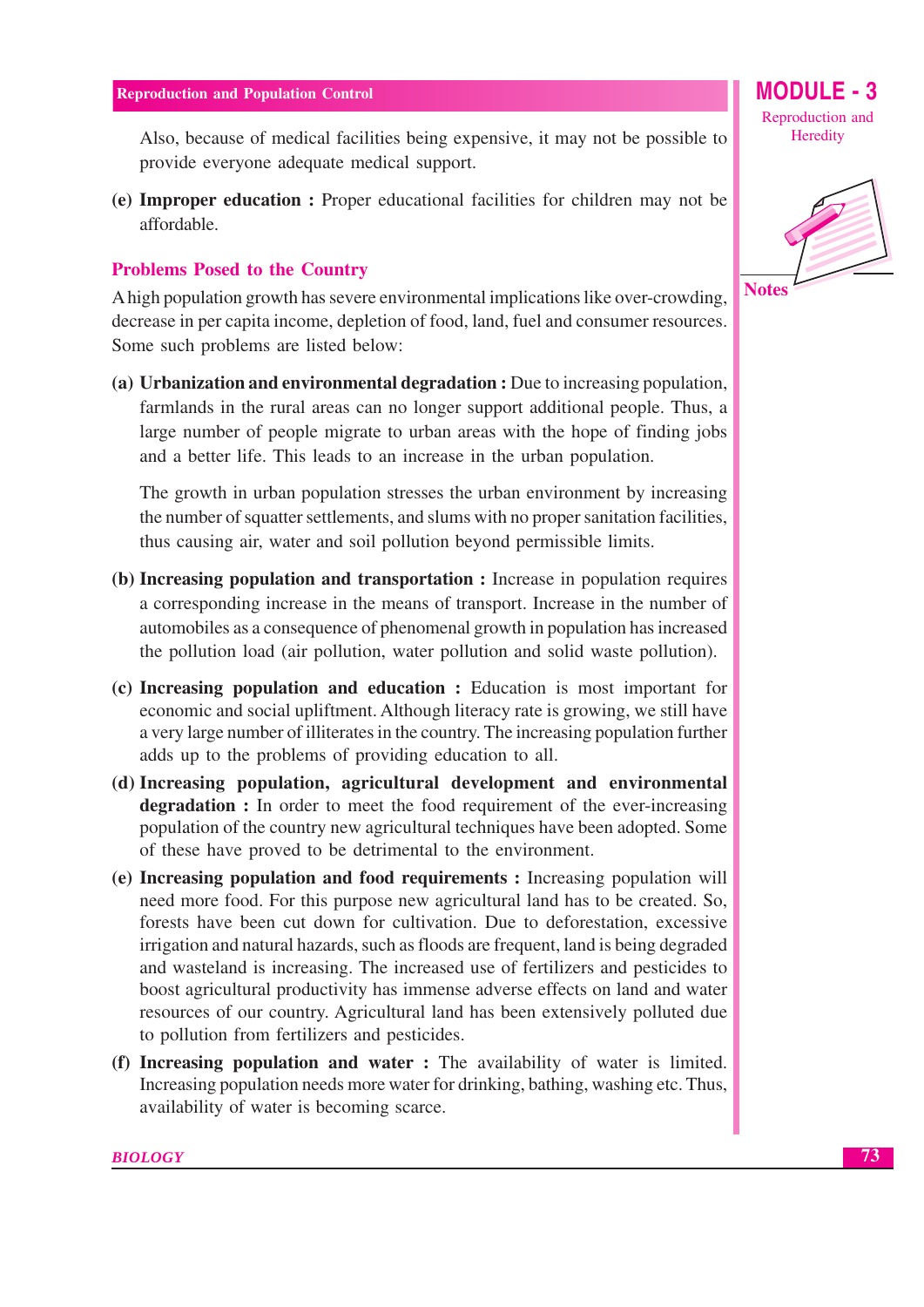

- (g) Increasing population and depletion of mineral reserves : Our mineral reserves are limited, once finished they cannot be replenished (i.e. they are nonrenewable). More population means more requirements of minerals, leading to fast depletion of mineral resources.
- (h) Increasing population and depleting energy sources : Energy is needed for almost all our day-to-day activities whether for cooking, transportation, factories or at home. Presently we are largely dependent on fossil fuels such as coal and petroleum for energy. At the current rate of consumption, our fossil fuel reserves will be exhausted in a short time.

# **INTEXT QUESTIONS 21.3**

- 1. List any **four** reasons for population explosion in India.
	-
- 2. What is the inter-relationship between population, environment and development?
- 3. What is the effect of uncontrolled population growth on us and our nation?
- 4. How does population growth influence urbanization and environmental degradation?
	-
- 5. Relate the indiscriminate increase in population with the standard of living in our country.

# 21.4.5 Population control and family planning

It is very necessary to control the overgrowing population. It is necessary to educate people to accept small family norms and create awareness about population explosion and its impact on the family, society and the nation. The government has taken many measures for providing family planning guidance and support, and family welfare measures.

There are various ways of preventing fertilization and hence to check the increase of population. Some of these are discussed here.

# **Education**

The most effective method for control of population is to impart education to the masses about the consequences of population explosion and make them aware of various ways of fertility control. Education helps to make people aware of the advantages of a small family and the disadvantages of a large family.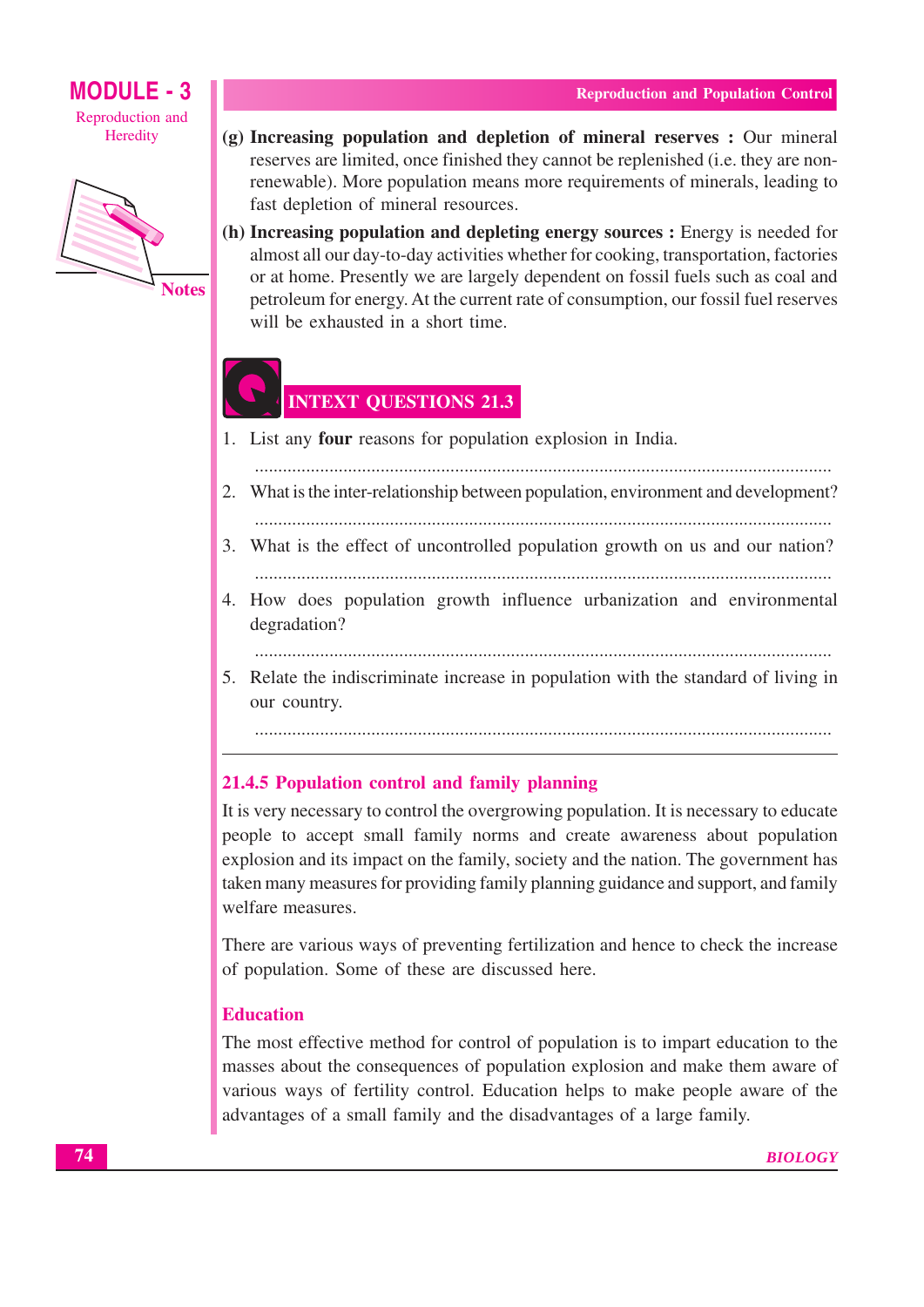# Preventive methods for population control and family planning.

# Following are some methods of birth control

- (i) Rhythm method The period in the menstrual cycle before ovulation phase is termed 'safe period' as no egg is available for fertilization by the sperm. This method, however, is not reliable.
- **Notes** (ii) Use of condoms in males and diaphragms in females prevent sperms from meeting the ovulated egg.
- (iii) Intrauterine devices such as copper T are inserted in the female body so that implantation is not possible. This method requires advice and help from the medical doctor.
- (iv) Oral contraceptive pills are tablets which have to be taken as per directions from a medical practitioner. These pills interfere with ovulation and in turn prevent fertilization.
- (v) Vasectomy and Tubectomy are surgical methods. In males, the vas deferens through which sperms travel out of epididymis is ligated (tied) by the surgeon to prevent sperms from going out of the body. This method is temporary and can be reversed by the surgeon if required. For permanently preventing fertilization the vas deferens is cut and the open ends ligatured (tied by thread). Tubectomy is sterilization of the woman by cutting fallopian tubes and ligaturing them so that ovulated egg cannot pass down for fertilisation.

In case preventive measures fail or if the foetus is found to have a defect, the foetus may have to be aborted.

Abortion or Medical Termination of Pregnancy (MTP) is to remove the unwanted foetus from the mother's body. However, it is advised to always seek professional medical help for MTP.



- A process by which a living organism is able to produce more of its own kind is known as reproduction.
- In assexual reproduction only one organism is involved, no gametes are produced and no fertilization takes place. Gemmules are reproductive bodies for asexual reproduction in sponges.
- In sexual reproduction both male and female gametes are produced and the process of fertilization takes place. The human reproduce sexually.
- The age of 13-14 years in human males and  $11-12$  years in human females is called puberty in human beings. At this age, sex organs get matured and several secondary sexual characteristics appear in them.

Reproduction and Heredity

**MODULE - 3** 



75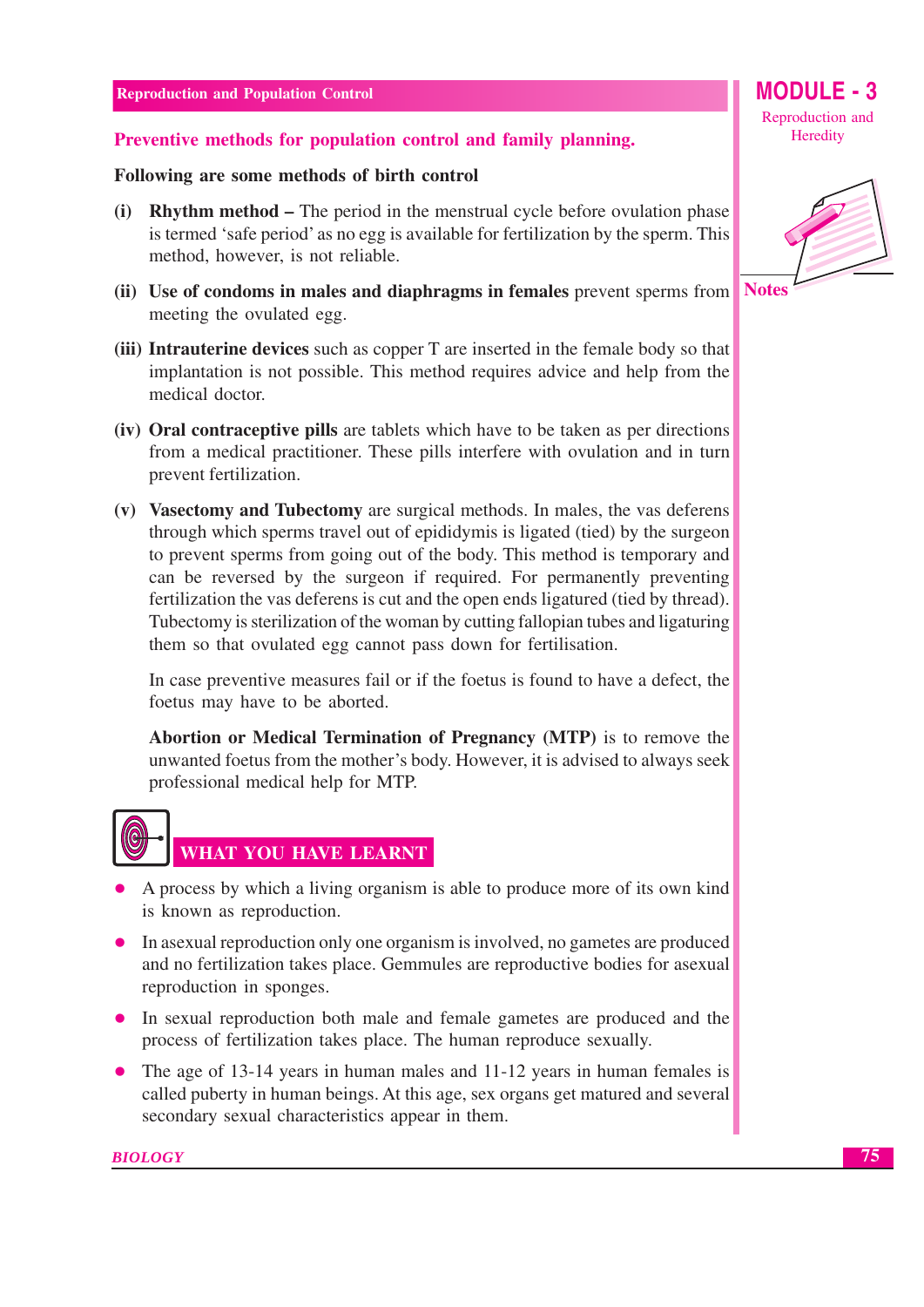# **MODULE - 3** Reproduction and

Heredity

 $\bullet$ 



- The male reproductive system consists of a pair of testes, a pair of epididymis, a pair of vasa differentia, urethra, penis and accessory glands.
- The female reproductive system consists of a pair of ovaries, a pair of Fallopian tubes, uterus, vagina and external genitalia.
- Testes are extra-abdominal in human males.
- The fixing of the embryo in the uterine wall is called implantation.
- Placenta is an association between maternal and foetal tissues meant for O exchange of material between pregnant mother and developing foetus.
- Loctation is the production of milk in a mother soon after delivering the baby.
- Twins are of two types—fraternal and identical twins.
- The scientific and statistical study of human population is called demography.
- Advancement in agriculture, medicine, industrialization, religious and social customs, illiteracy, economic reasons and desire for a male child are some factors responsible for the unchecked growth of population in India.
- The enormous increase of the population can be controlled by education, methods.
- In cockroach there are well developed sex organs in males and female as sexes are separate.

**TERMINAL EXERCISES** 

- 1. Define the following terms.
	- (i) Demography (ii) Vasectomy  $(iii) IUD$
- 2. Mention if the following statements are True (T) or False (F) and rewrite the wrong statements in the correct form.
	- (i) Fertilization occurs in vagina.
	- (ii) Oxygen and nutrients diffuse from mother's blood into foetus's blood through amnion.
	- $(iii)$ Testes produce testosterone hormone.
	- (iv) Pregnancy in women can be prevented by the method of vasectomy.
	- (v) Tubectomy involves the cutting and tying of the vas deferens in male.
- 3. Choose the odd one in each of the following.
	- (i) ovary; Fallopian tube; ureter; uterus
	- (ii) epididymis; urethra; vas deferens; uterus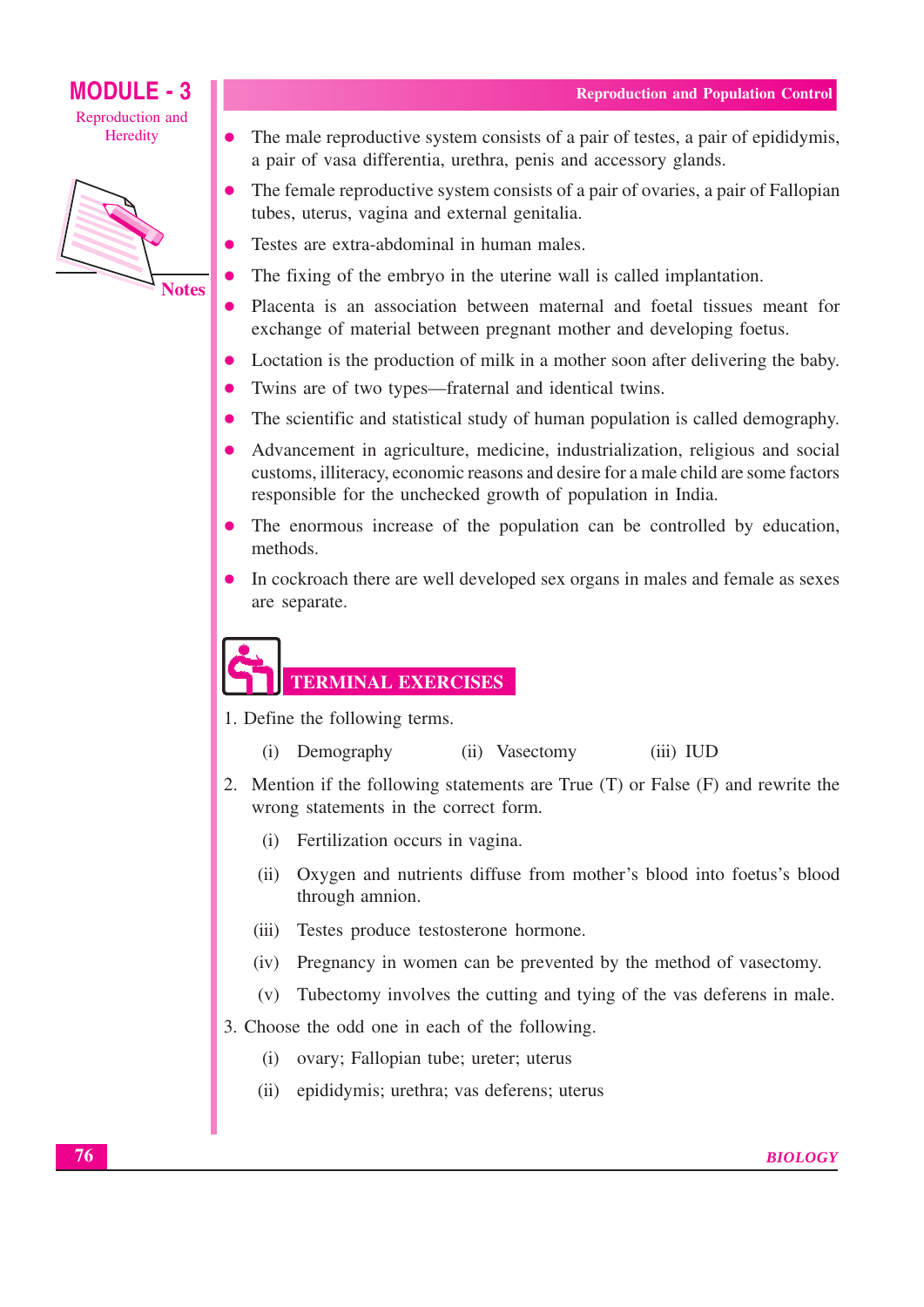- (iii) Graafian follicle; corpus luteum; Leydig cell
- amnion: corpus luteum: amniotic fluid: umbilical cord  $(iv)$
- 4. Match the terms of Column I with those of Column II and write down the matching pairs.

Column I

Column II

- 1. Acrosome (a) Testis
- 2. Ovulation (b) Luteinizing hormone
- $3$  Villi (c) Spermatozoa
- 4. Fertilization (d) Progesterone
	- (e) Placenta
	- (f) Vagina
	- $(g)$  Fallopian tube
- 5. What is reproduction? List tile organs of the human male reproductive system.
- 6. What is placenta? How is the placenta beneficial to the mother and the foetus?
- 7. What is the significance of testes being located in scrotal sac outside the abdomen of human males?
- 8. Write in a sequence the region through which sperm travels from seminiferous tubules up to the urethral opening in human males.
- 9. How can the knowledge of process of reproduction help in reducing population growth? Give reasons.
- 10. How does increasing population affect environment?
- 11. Name the following.
	- (i) The organ in which the foetus develops in a human female.
	- (ii) The male gamete in humans.
	- (iii) The fluid surrounding the developing embryo.
	- (iv) Stage when menstruation and ovulation stops in females.
	- (v) The surgical method of contraception in human female.
- 12. Differentiate between the following.
	- (i) Implantation and pregnancy
	- (ii) Graffian follicle and corpus luteum
	- (iii) Identical twins and fraternal twins



**Notes** 

**MODULE - 3** 

Reproduction and Heredity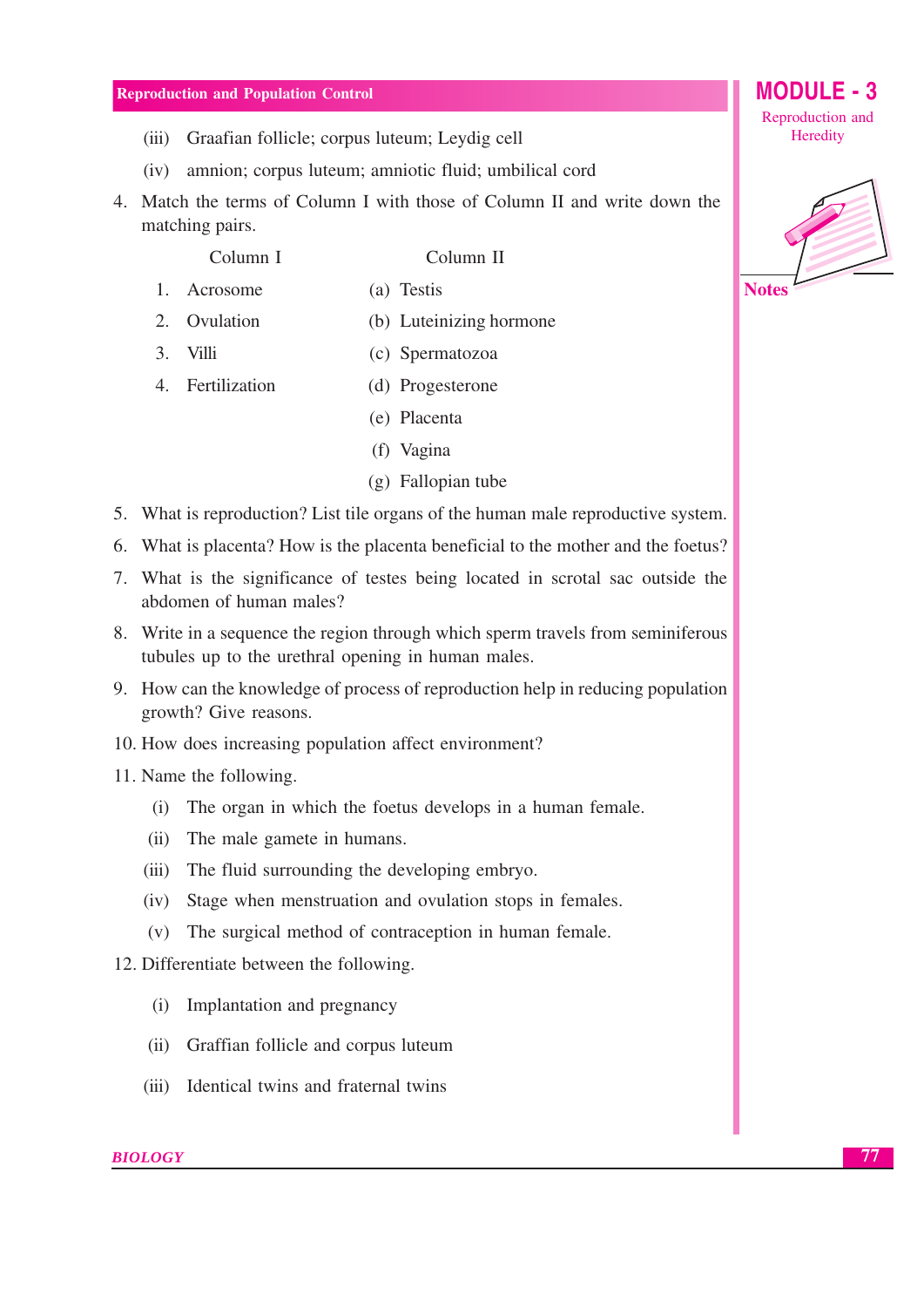

(v) Vasectomy and tubectomy

13. Draw the outline of the cross section of the male reproductive system.

- (i) Label the following parts.
	- (a) testis (b) epididymis
	- (c) seminal vesicles (d) vas deferens
- Name the hormone produced by the testis.  $(ii)$
- Why are sperms produced in large numbers?  $(iii)$
- State the function of the seminal vesicles.  $(iv)$
- 14. Write a note on:
	- (i) Lactation in humans
	- (ii) Gemmule Cockroah ovaries  $(iii)$

**ANSWERS TO INTEXT QUESTIONS** 

- $21.1 \t1.$ Male 13-14 years; Female 11-13 years
	- $2.$ Epididymis
	- 3. (i) Testes, epididymis, vas deferens, urethra, penis
		- (ii) Ovaries, fallopian tubes, uterus, vagina
	- 4. Seminal vesicles, prostate glands, cowper's glands
	- 5. (a) Stock sperms and provide them nourishment
		- (b) Secretes an alkaline fluid, thin fluid keeps the sperms alive and helps them to swim vigorously.
		- (c) Secretes a white viscous, alkaline secretion that acts as a lubricant.
		- (d) Inner lining receives, protects and nourishes embryo; contraction of muscular wall exits baby during birth.
	- 6. Gemmule is a reproductive body for asexual reproduction in sponges.

Gemmules help sponges overome periods of drought and form new sponges when favourable conditions arise

- 7. (a) Seminal vesicles store sperms; (b) receives sperms during copulation (c) generate sperms (d) produce eggs.
	- **BIOLOGY**